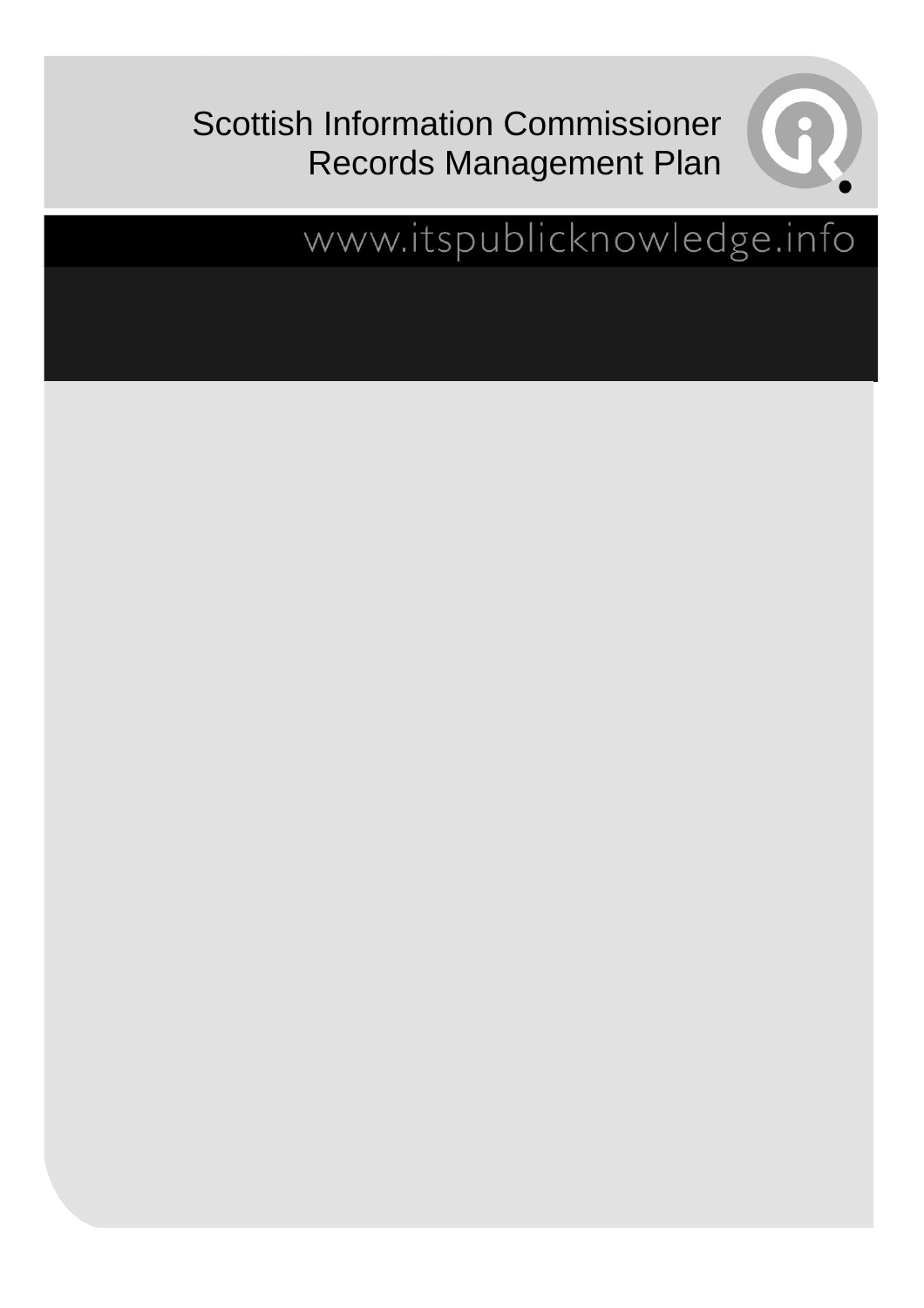

#### **CONTENTS**

| Element 12: Competency Framework for Records Management Staff 17 |
|------------------------------------------------------------------|
|                                                                  |
|                                                                  |
|                                                                  |
|                                                                  |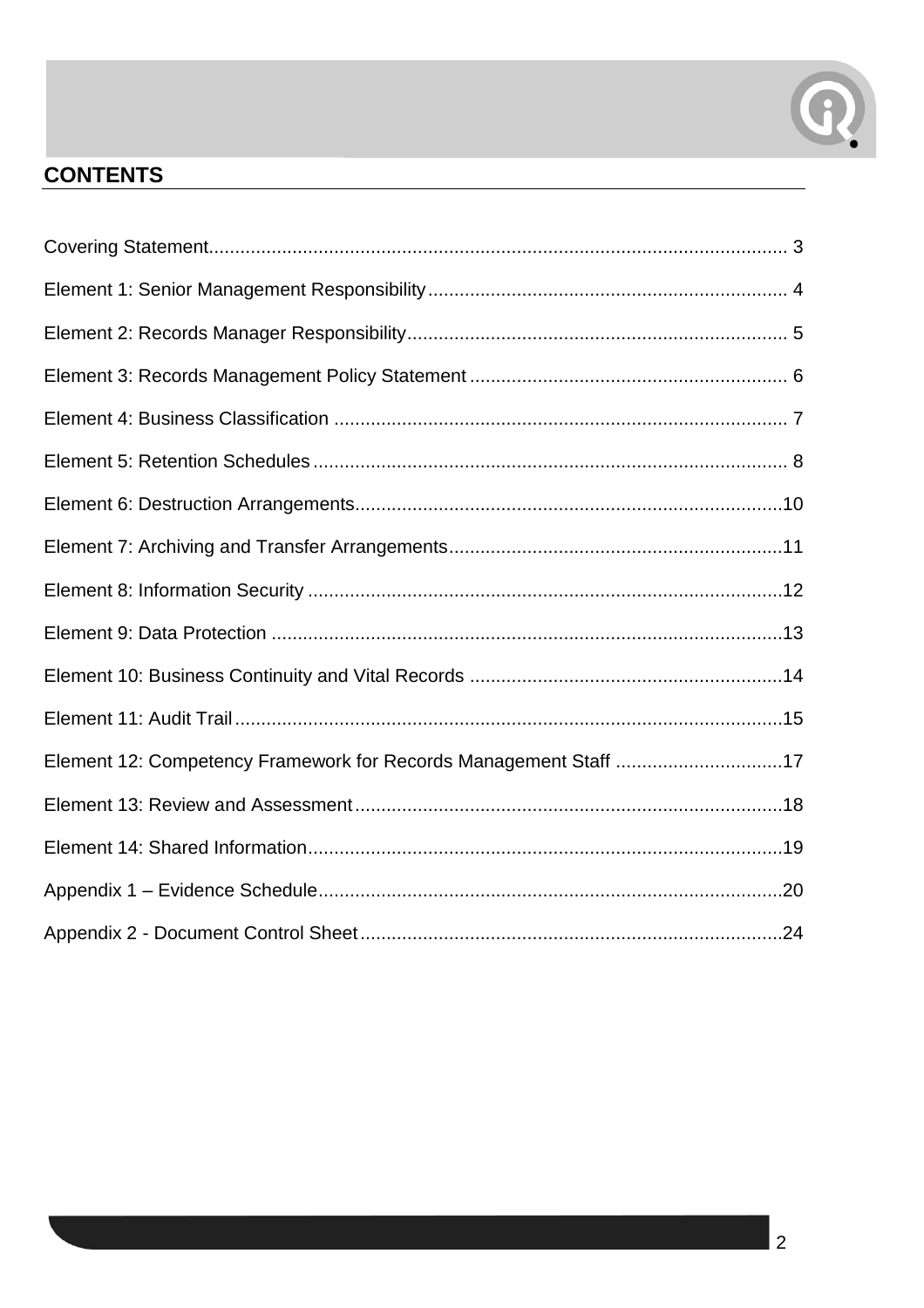

#### <span id="page-2-0"></span>**Covering Statement**

This Plan has been put in place to meet the requirements of the Public Records (Scotland) Act 2011.

I recognise the value of our records as a corporate asset, and records management as a key corporate function. Our records are our corporate memory providing evidence of actions and decisions, and supporting our daily functions and operations.

Information and records management underpins all that we do, and it features strongly in our annual operational planning. Under our governance arrangements, an annual assurance report on records management is produced.

I and the organisation are committed to ensuring that:

- our policies, procedures and practices are implemented and that they are effective
- we routinely review and develop as necessary our policies, procedures and practices
- all staff maintain, and develop as necessary, their competence in information and records management

I recognise that there is always scope to improve and develop what we do and how we do it. We are committed to continuous improvement and we actively review our key documents, including those relating to information and records management.

This Plan includes some future developments which, once in place, will further enable us to deliver improvements in business efficiency, helping us to carry out our statutory functions and to comply with legislative requirements.

**Rosemary Agnew Scottish Information Commissioner**

January 2014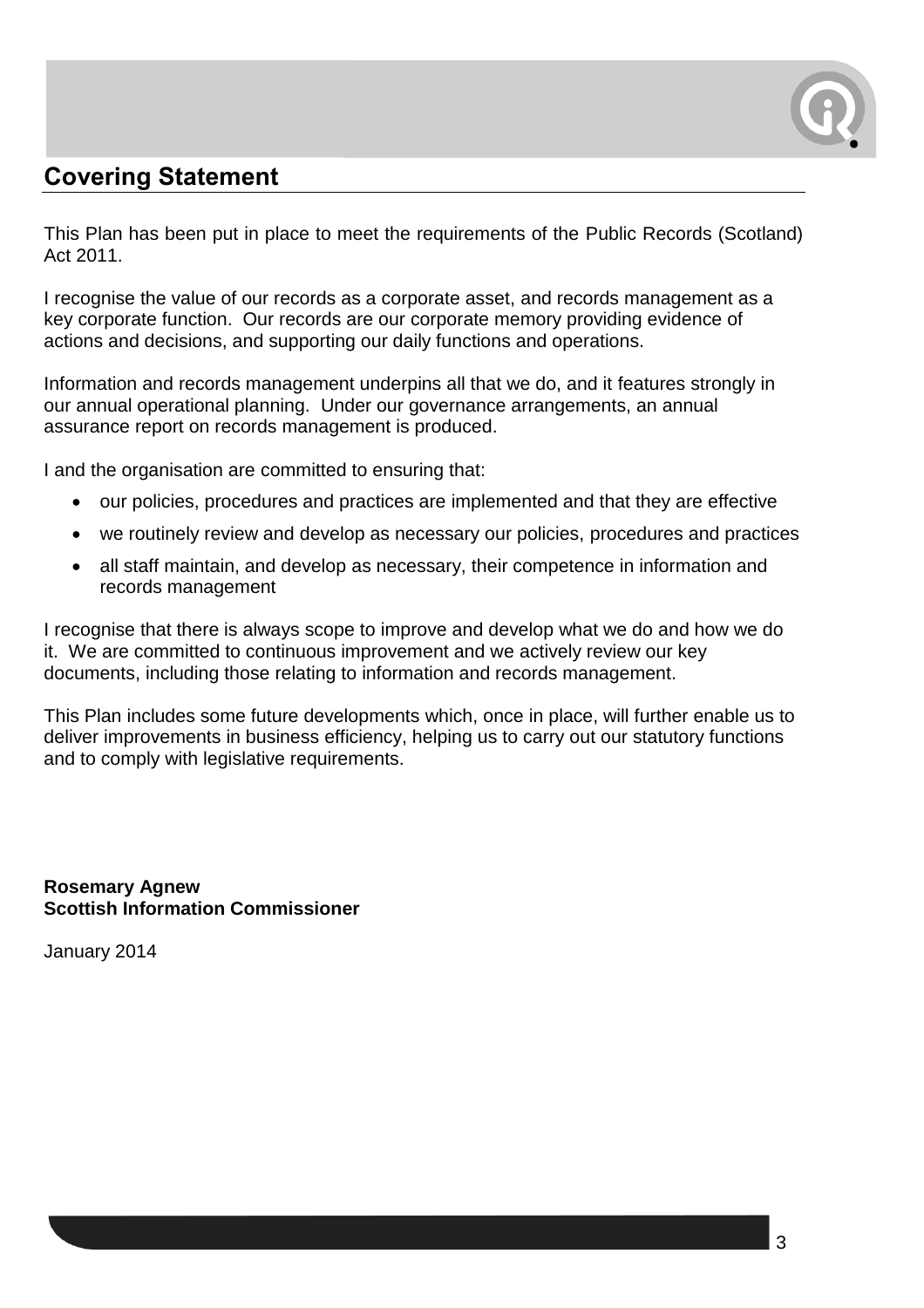

## <span id="page-3-0"></span>**Element 1: Senior Management Responsibility**

| <b>Introduction</b>                      | A compulsory element of the Public Records (Scotland) Act 2011.<br>This element must identify the person at senior level who has overall<br>strategic responsibility for records management within the<br>organisation. |
|------------------------------------------|-------------------------------------------------------------------------------------------------------------------------------------------------------------------------------------------------------------------------|
| <b>Statement of</b><br><b>Compliance</b> | The senior person who has overall strategic responsibility for records<br>management is Rosemary Agnew, the Scottish Information<br>Commissioner.                                                                       |
| <b>Evidence of</b><br><b>Compliance</b>  | Evidence submitted in support of Element 1 comprises:<br>The Covering Statement which forms part of this document<br><b>Information and Records Management Policy</b>                                                   |
| <b>Future</b><br><b>Developments</b>     | There are no planned future developments in respect of Element 1.                                                                                                                                                       |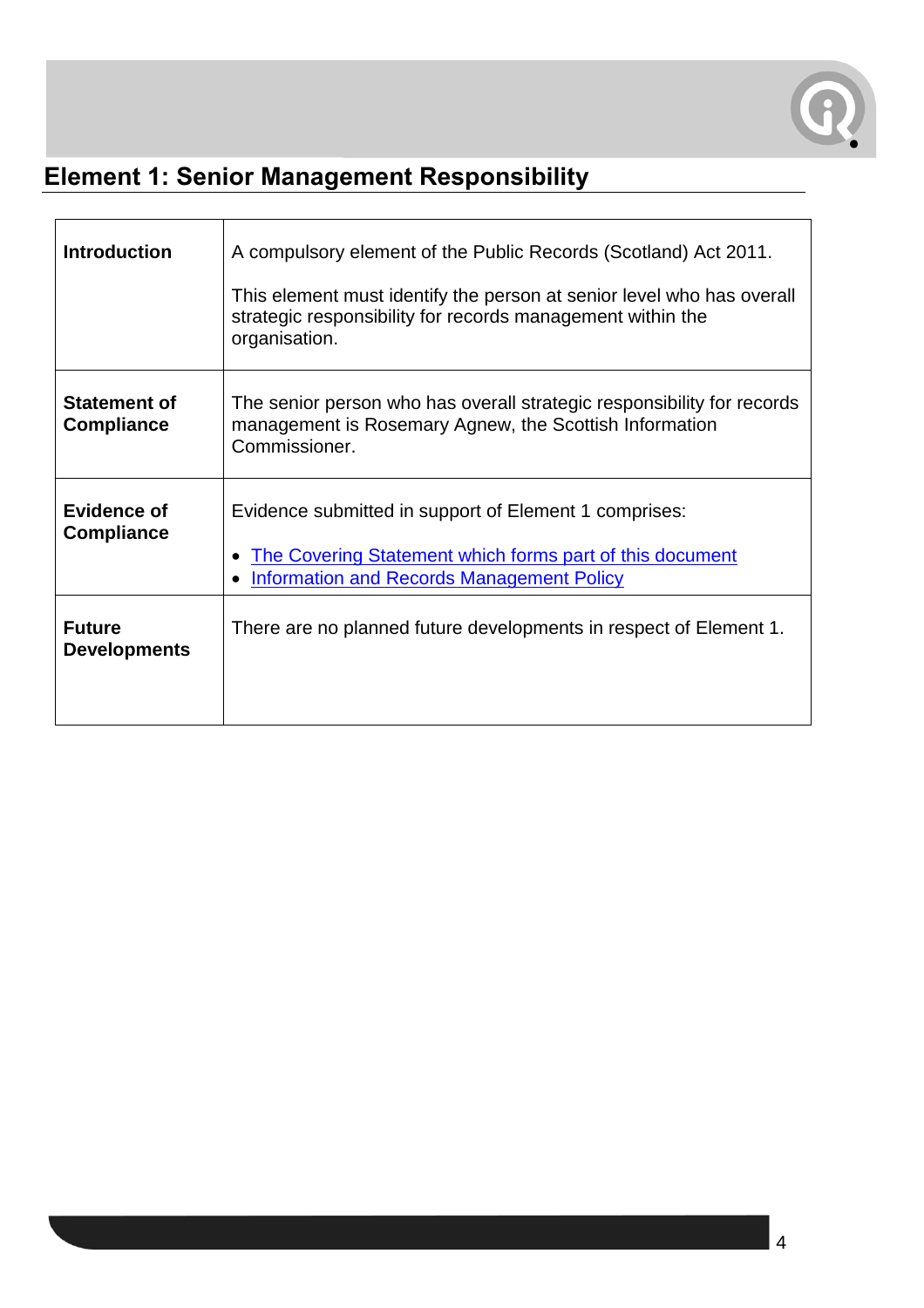

#### <span id="page-4-0"></span>**Element 2: Records Manager Responsibility**

| <b>Introduction</b>                      | A compulsory element of the Public Records (Scotland) Act 2011.                                                                                                                                                      |
|------------------------------------------|----------------------------------------------------------------------------------------------------------------------------------------------------------------------------------------------------------------------|
|                                          | This element must identify the individual within the organisation,<br>answerable to senior management, to have day-to-day responsibility<br>for records management within the organisation                           |
| <b>Statement of</b><br><b>Compliance</b> | The senior manager with operational responsibility for records<br>management is David Lowrie, Head of Operational Management                                                                                         |
| <b>Evidence of</b><br><b>Compliance</b>  | Evidence submitted in support of Element 2 comprises:<br>The Covering Statement which forms part of this document<br><b>Information and Records Management Policy</b><br>Information and Records Management Handbook |
| <b>Future</b><br><b>Developments</b>     | There are no planned future developments in respect of Element 2.                                                                                                                                                    |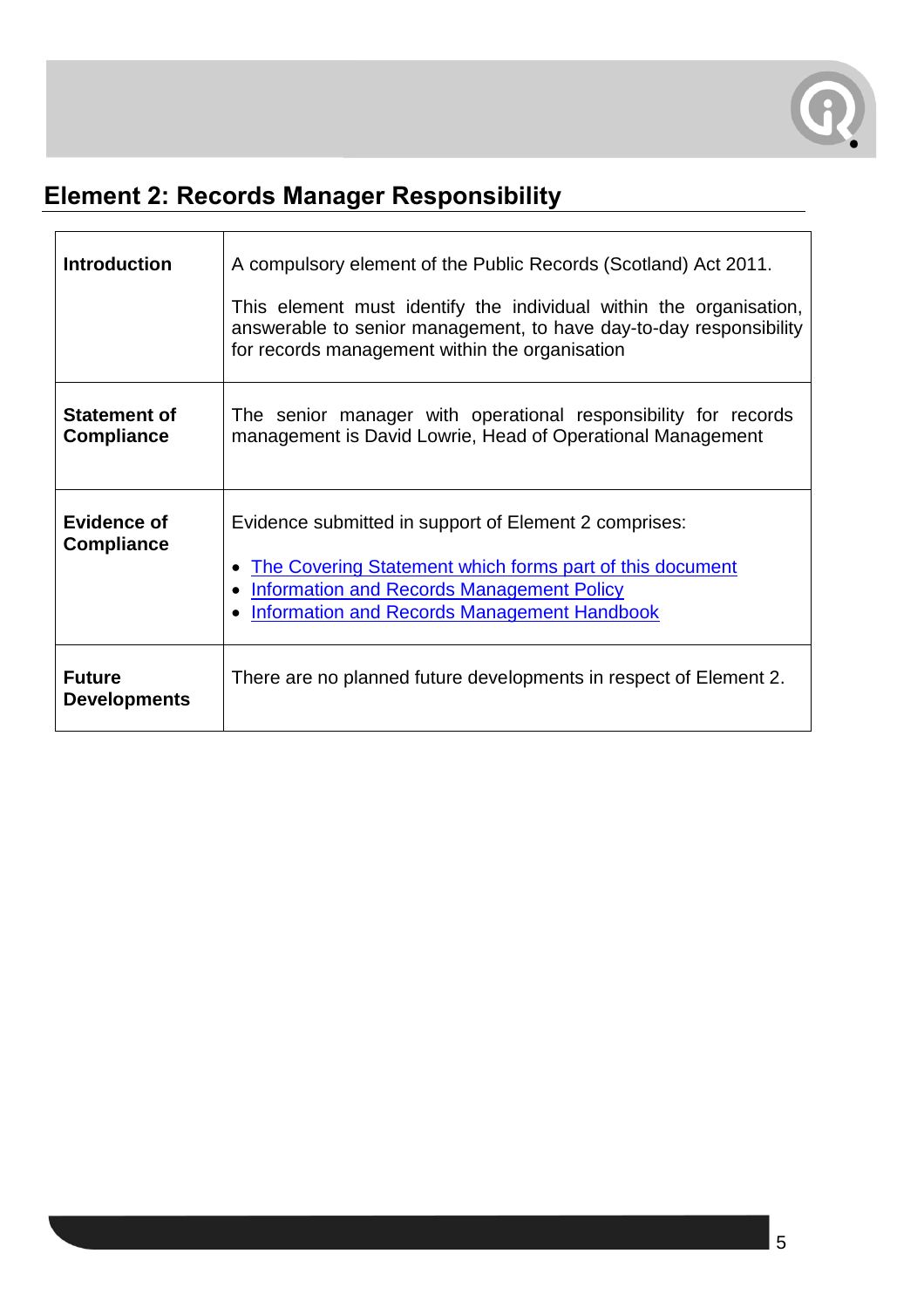

#### <span id="page-5-0"></span>**Element 3: Records Management Policy Statement**

| <b>Introduction</b>                      | A compulsory element of the Public Records (Scotland) Act 2011.<br>This element must describe how the organisation creates and<br>manages authentic, reliable and usable records, capable of<br>supporting business functions and activities for as long as they are<br>required. |
|------------------------------------------|-----------------------------------------------------------------------------------------------------------------------------------------------------------------------------------------------------------------------------------------------------------------------------------|
| <b>Statement of</b><br><b>Compliance</b> | The Scottish Information Commissioner recognises the value of our<br>records as a corporate asset, and records management as a key<br>corporate function.<br>Our commitment and overall approach are set out in the Information<br>and Records Management Policy.                 |
| <b>Evidence of</b><br><b>Compliance</b>  | Evidence submitted in support of Element 3 comprises:<br>• Information and Records Management Policy                                                                                                                                                                              |
| <b>Future</b><br><b>Developments</b>     | There are no planned future developments in respect of Element 3.                                                                                                                                                                                                                 |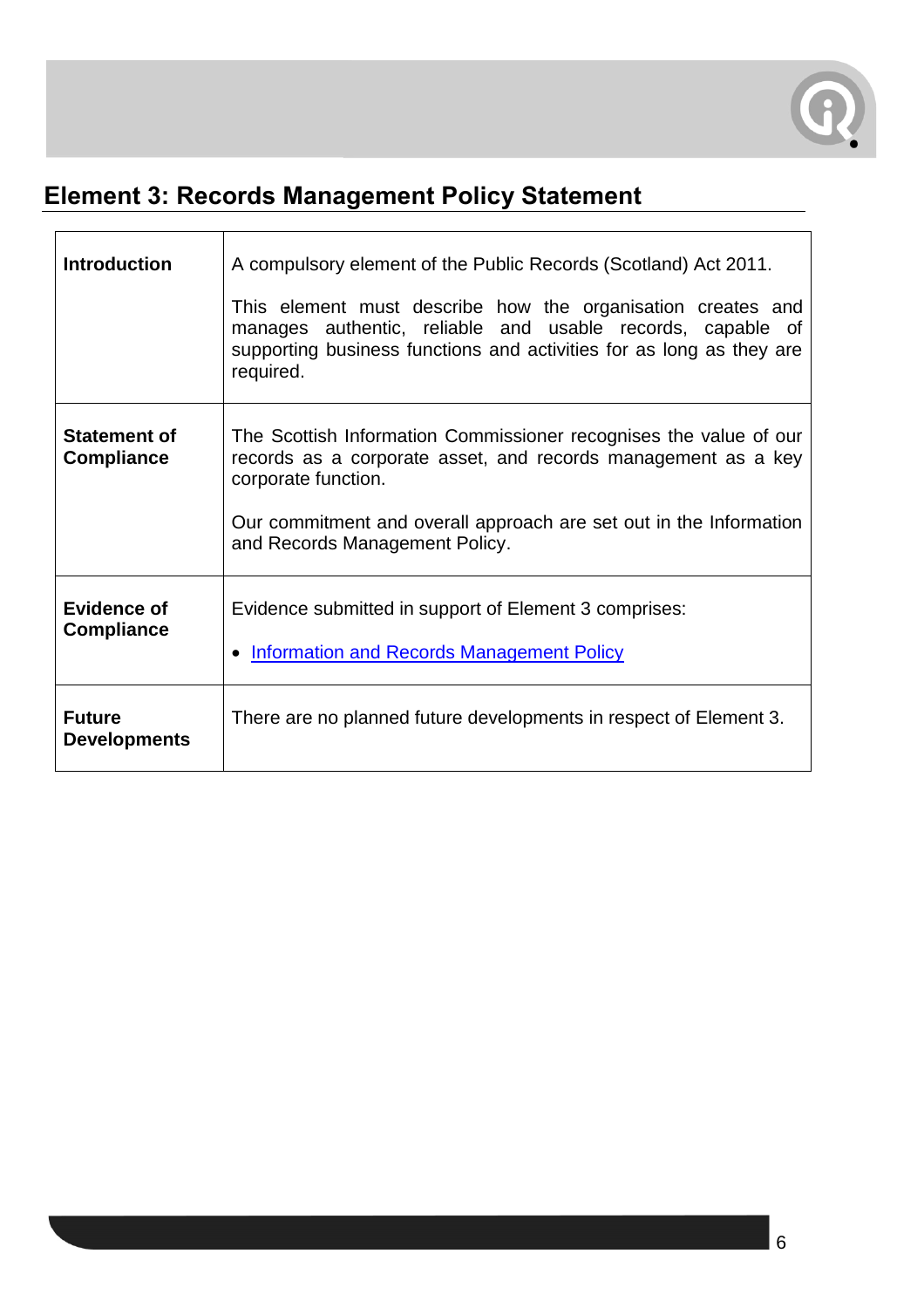

#### <span id="page-6-0"></span>**Element 4: Business Classification**

 $\blacksquare$ 

| <b>Introduction</b>                      | The Keeper expects an organisation to have properly considered<br>business classification mechanisms.<br>A business classification scheme allows an organisation to map its<br>functions and provides a structure for operating a disposal schedule      |
|------------------------------------------|----------------------------------------------------------------------------------------------------------------------------------------------------------------------------------------------------------------------------------------------------------|
|                                          | effectively.                                                                                                                                                                                                                                             |
| <b>Statement of</b><br><b>Compliance</b> | The Scottish Information Commissioner maintains a File Plan<br>(Business Classification Scheme) which provides a framework for a<br>consistent approach to classifying all records across the organisation<br>regardless of format or physical location. |
|                                          | The File Plan, in conjunction with the Retention Schedule, is used to<br>identify and retrieve records relating to the same function and activity<br>anywhere in the organisation, irrespective of which department<br>produces or receives them.        |
|                                          | The File Plan is structured in a three-tier hierarchy representing<br>business functions, activities and sub-activities carried out within the<br>function.                                                                                              |
| <b>Evidence of</b><br><b>Compliance</b>  | Evidence submitted in support of Element 4 comprises:<br>• File Plan and Retention Schedule                                                                                                                                                              |
| <b>Future</b><br><b>Developments</b>     | There are no planned future developments in respect of Element 4.                                                                                                                                                                                        |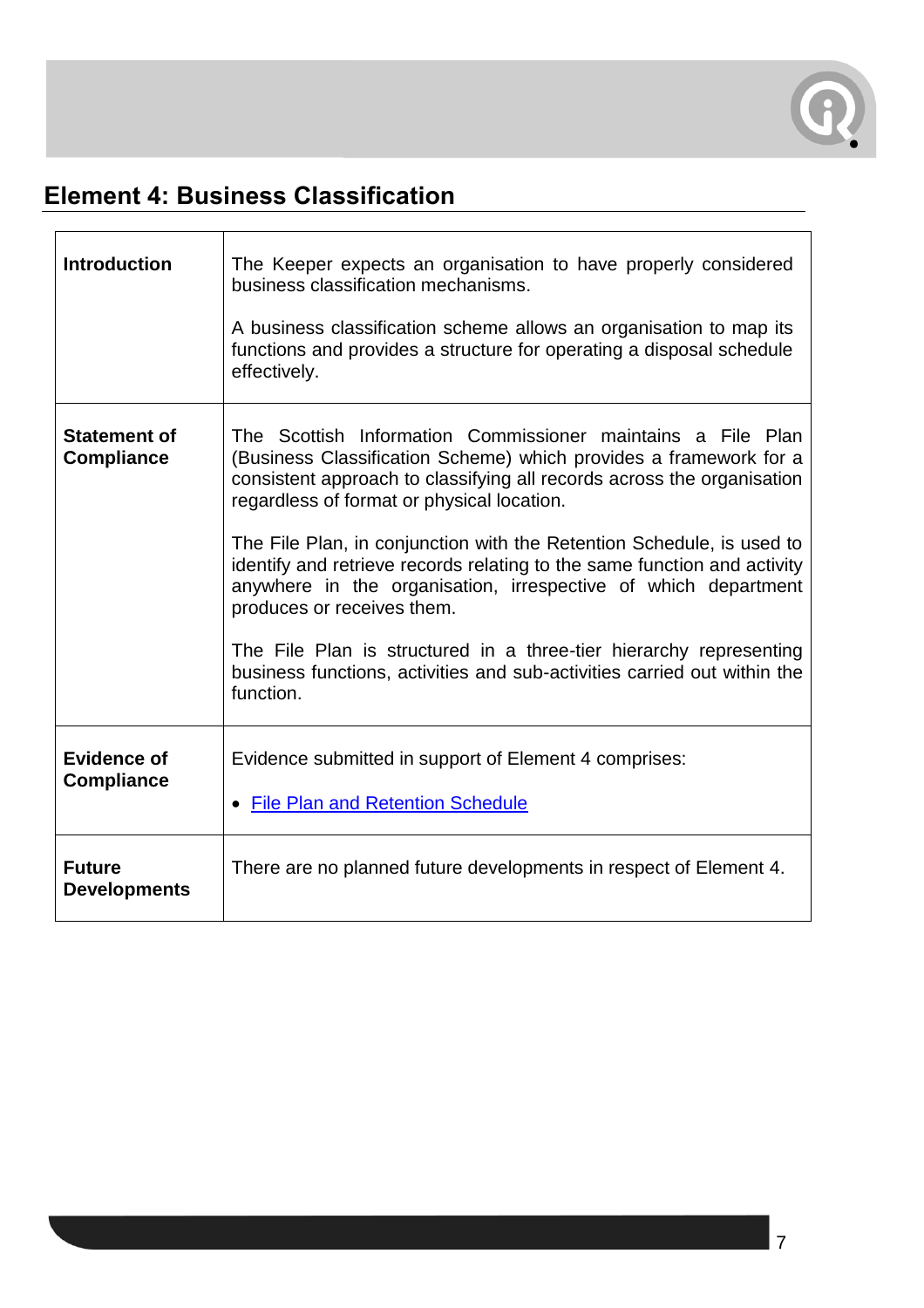

#### <span id="page-7-0"></span>**Element 5: Retention Schedules**

| <b>Introduction</b>                      | The Public Records (Scotland) Act 2011 requires a RMP to include<br>provision about the archiving and destruction of an authority's public<br>records.                                                                                                                                                                                                                                                                                                                                                                                                                                                                                                                                                                                                                                                                                                                                                                                                                                                                                                              |
|------------------------------------------|---------------------------------------------------------------------------------------------------------------------------------------------------------------------------------------------------------------------------------------------------------------------------------------------------------------------------------------------------------------------------------------------------------------------------------------------------------------------------------------------------------------------------------------------------------------------------------------------------------------------------------------------------------------------------------------------------------------------------------------------------------------------------------------------------------------------------------------------------------------------------------------------------------------------------------------------------------------------------------------------------------------------------------------------------------------------|
|                                          | A retention schedule is a list of records for which pre-determined<br>destruction dates have been established.                                                                                                                                                                                                                                                                                                                                                                                                                                                                                                                                                                                                                                                                                                                                                                                                                                                                                                                                                      |
|                                          | The principal reasons for creating retention schedules are:                                                                                                                                                                                                                                                                                                                                                                                                                                                                                                                                                                                                                                                                                                                                                                                                                                                                                                                                                                                                         |
|                                          | to ensure records are kept for as long as they are needed and<br>$\bullet$<br>then disposed of appropriately<br>to ensure all legitimate considerations and future uses are<br>$\bullet$<br>considered in reaching the final decision.<br>to provide clarity as to which records are still held by an<br>authority and which have been deliberately destroyed.                                                                                                                                                                                                                                                                                                                                                                                                                                                                                                                                                                                                                                                                                                      |
| <b>Statement of</b><br><b>Compliance</b> | The Scottish Information Commissioner maintains a Retention<br>Schedule which:<br>promotes control over the organisation's records;<br>protects vital information, which the organisation needs in<br>order to function effectively;<br>provides clear guidance on the retention and disposal of<br>specific and general categories of information;<br>enables the confident disposal of records which are no longer<br>$\bullet$<br>needed;<br>ensures information which is subject to Freedom of<br>$\bullet$<br>Information and Data Protection legislation will be available<br>when required;<br>ensures the organisation is not maintaining and storing<br>information unnecessarily;<br>ensures the retention of the minimum volume of records<br>consistent with economy and efficiency and effectiveness.<br>The retention periods are determined by legal, statutory and<br>business requirements.<br>The Retention Schedule ensures that the same types of records are<br>managed consistently no matter where the record is held, or who<br>created it. |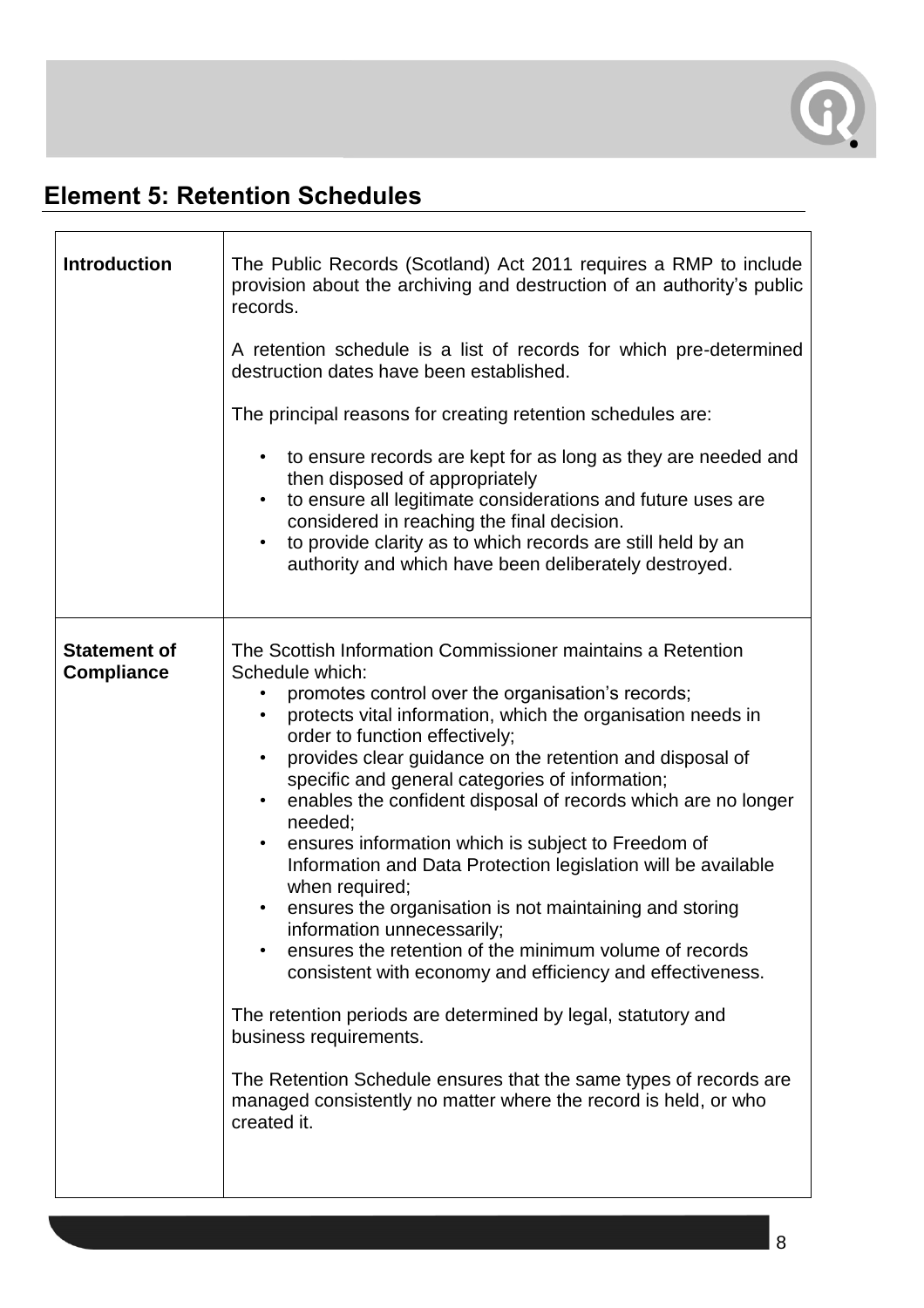

| <b>Evidence of</b><br><b>Compliance</b> | Evidence submitted in support of Element 5 comprises:<br><b>Information and Records Management Policy</b><br>Information and Records Management Handbook<br><b>Records Review Procedures</b><br>• File Plan and Retention Schedule |
|-----------------------------------------|------------------------------------------------------------------------------------------------------------------------------------------------------------------------------------------------------------------------------------|
| <b>Future</b><br><b>Developments</b>    | There are no planned future developments in respect of Element 5.                                                                                                                                                                  |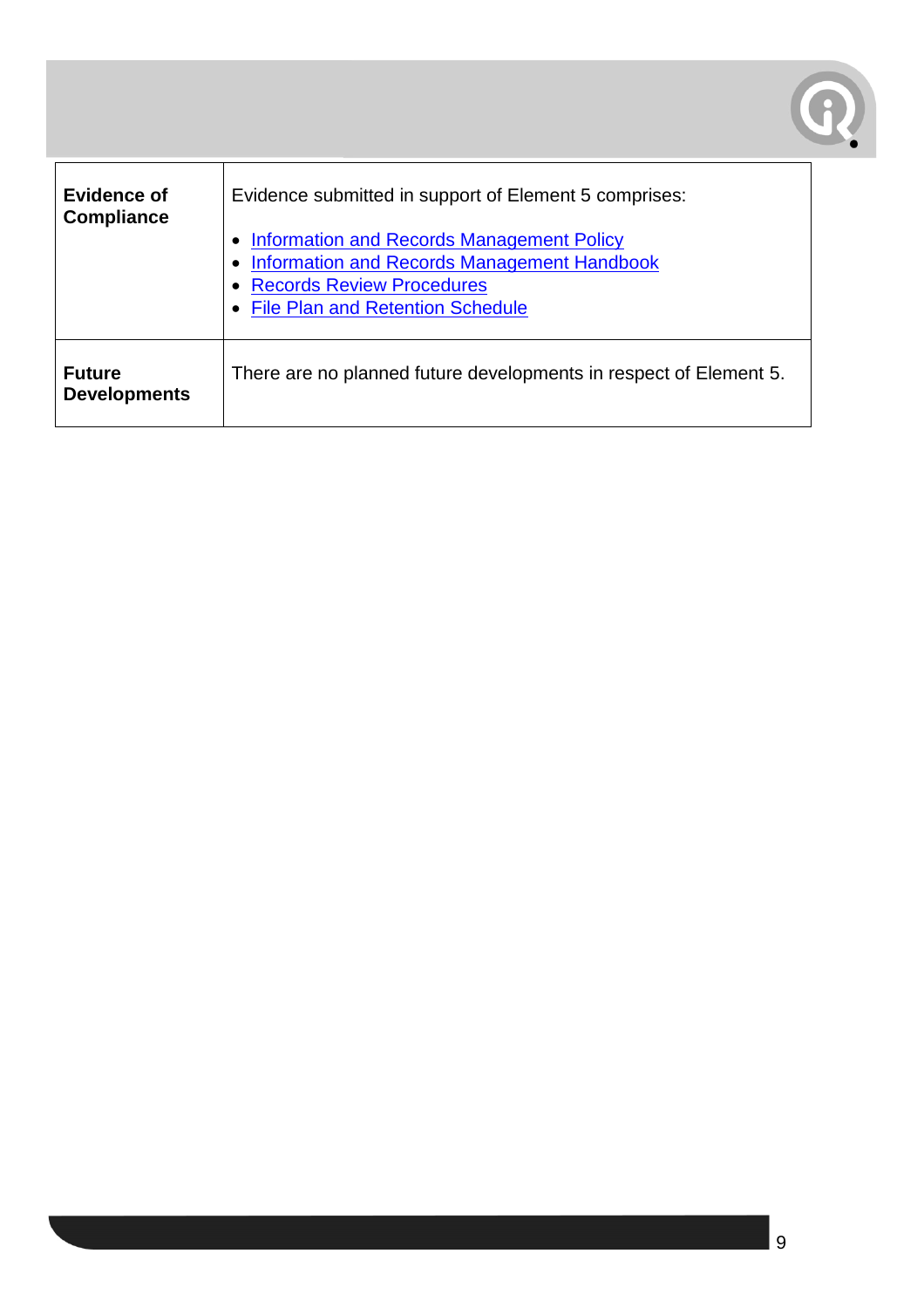

#### <span id="page-9-0"></span>**Element 6: Destruction Arrangements**

| <b>Introduction</b>                      | A compulsory element of the Public Records (Scotland) Act 2011.                                                                                                                                                                                                                                                                                                                                                                                                 |
|------------------------------------------|-----------------------------------------------------------------------------------------------------------------------------------------------------------------------------------------------------------------------------------------------------------------------------------------------------------------------------------------------------------------------------------------------------------------------------------------------------------------|
|                                          | Clear destruction arrangements detailing the correct procedures to<br>follow when destroying business information. They are necessary in<br>order to minimise the risk of an information security incident and<br>ensure that the organisation meets its obligations in relation to the<br>effective management of its records, throughout their lifecycle.                                                                                                     |
| <b>Statement of</b><br><b>Compliance</b> | The Scottish Information Commissioner's Information and Records<br>Management Handbook sets out our approach to the disposal of<br>records.<br>The Records Review Procedures provide detailed guidance on the<br>steps to be taken to dispose of records. These cover the various<br>software packages used by the SIC and paper records.                                                                                                                       |
| <b>Evidence of</b><br><b>Compliance</b>  | Evidence submitted in support of Element 6 comprises:<br><b>Information and Records Management Handbook</b><br>• Records Review Procedures<br>• Information and Records Management Policy<br>• File Plan and Retention Schedule<br>• Certificate of Destruction – paper records (sample)                                                                                                                                                                        |
| <b>Future</b><br><b>Developments</b>     | The current records review arrangements for our contact<br>management software package are ad-hoc; we maintain the<br>information as we create and amend content. We are reviewing our<br>procedures and revised arrangements will be developed by 31 March<br>2014, and implemented in line with our annual review schedule<br>thereafter.                                                                                                                     |
|                                          | We introduced a human resources software package on 1<br>September 2013. This new package contains some records that<br>were previously held in other systems. As this is a new package,<br>records management procedures will be developed to incorporate it<br>into our current HR records management arrangements. This will be<br>implemented during the next scheduled review of Operational<br>Management records (Quarter 3, commencing 1 October 2014). |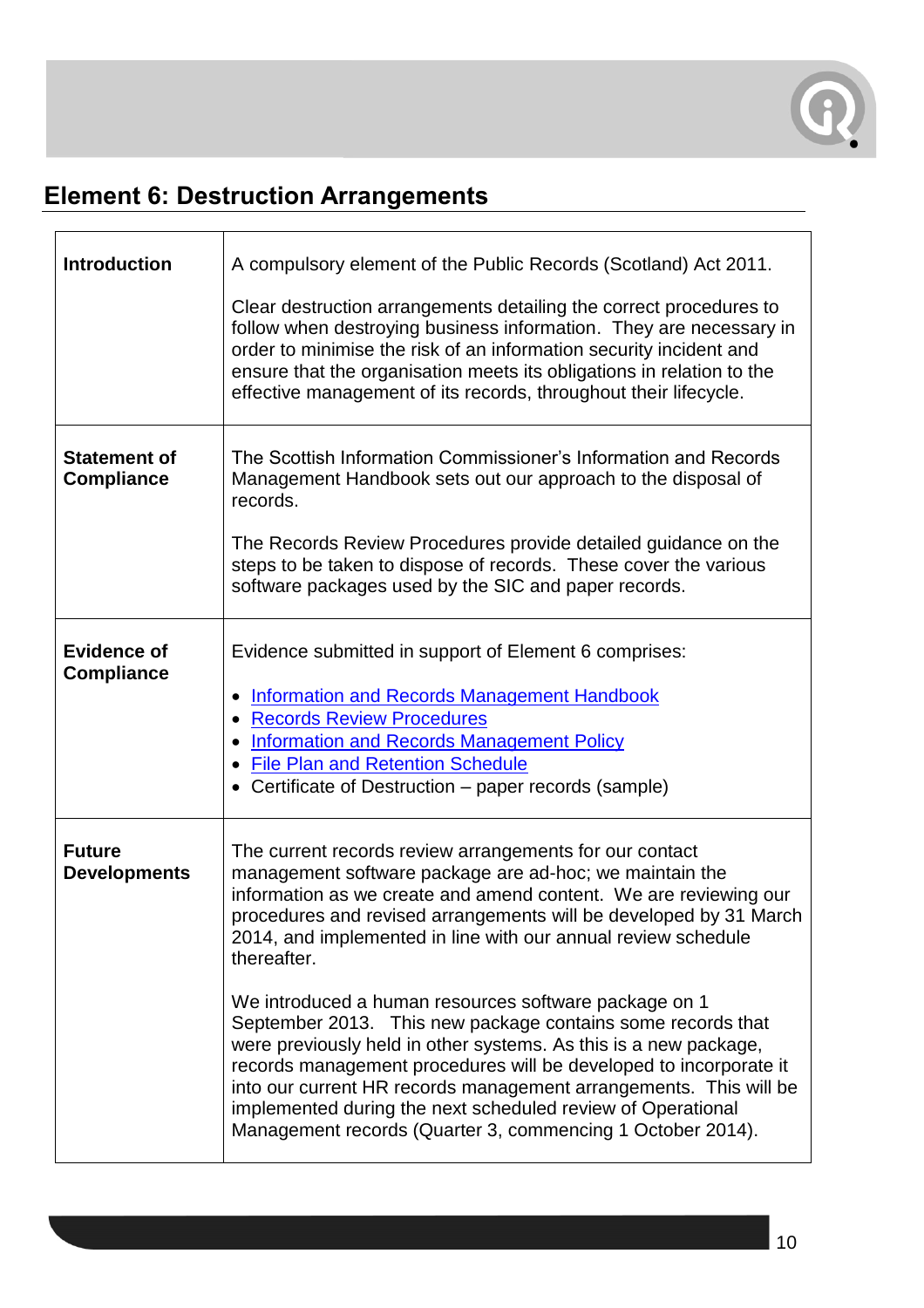

### <span id="page-10-0"></span>**Element 7: Archiving and Transfer Arrangements**

| <b>Introduction</b>                      | A compulsory element of the Public Records (Scotland) Act 2011.                                                                                                                                                                                                  |
|------------------------------------------|------------------------------------------------------------------------------------------------------------------------------------------------------------------------------------------------------------------------------------------------------------------|
|                                          | This element must describe the mechanism by which an authority<br>transfers records of enduring value to an appropriate archive<br>repository, specifying the timing of transfers and other terms and<br>conditions.                                             |
| <b>Statement of</b><br><b>Compliance</b> | There is a Memorandum of Understanding between the Keeper of<br>the Records of Scotland and the Scottish Information Commissioner.                                                                                                                               |
|                                          | This sets out how the process of depositing, storing and accessing<br>records of enduring historical, cultural and research value which<br>have been transferred from the Scottish Information Commissioner to<br>the National Records of Scotland will operate. |
| <b>Evidence of</b><br><b>Compliance</b>  | Evidence submitted in support of Element 7 comprises:                                                                                                                                                                                                            |
|                                          | • Memorandum of Understanding between the Keeper and SIC                                                                                                                                                                                                         |
| <b>Future</b><br><b>Developments</b>     | The Scottish Information Commissioner was established in 2003. To<br>date, records have been identified which we anticipate it will be<br>appropriate to transfer to the NRS in the future.                                                                      |
|                                          | Internal procedures will be established in conjunction with the Keeper<br>at the appropriate time.                                                                                                                                                               |
|                                          | Where electronic records are identified for permanent preservation<br>the SIC will work with NRS in order to fulfil the requirements of the<br>NRS Deposit Agreement for Electronic Records.                                                                     |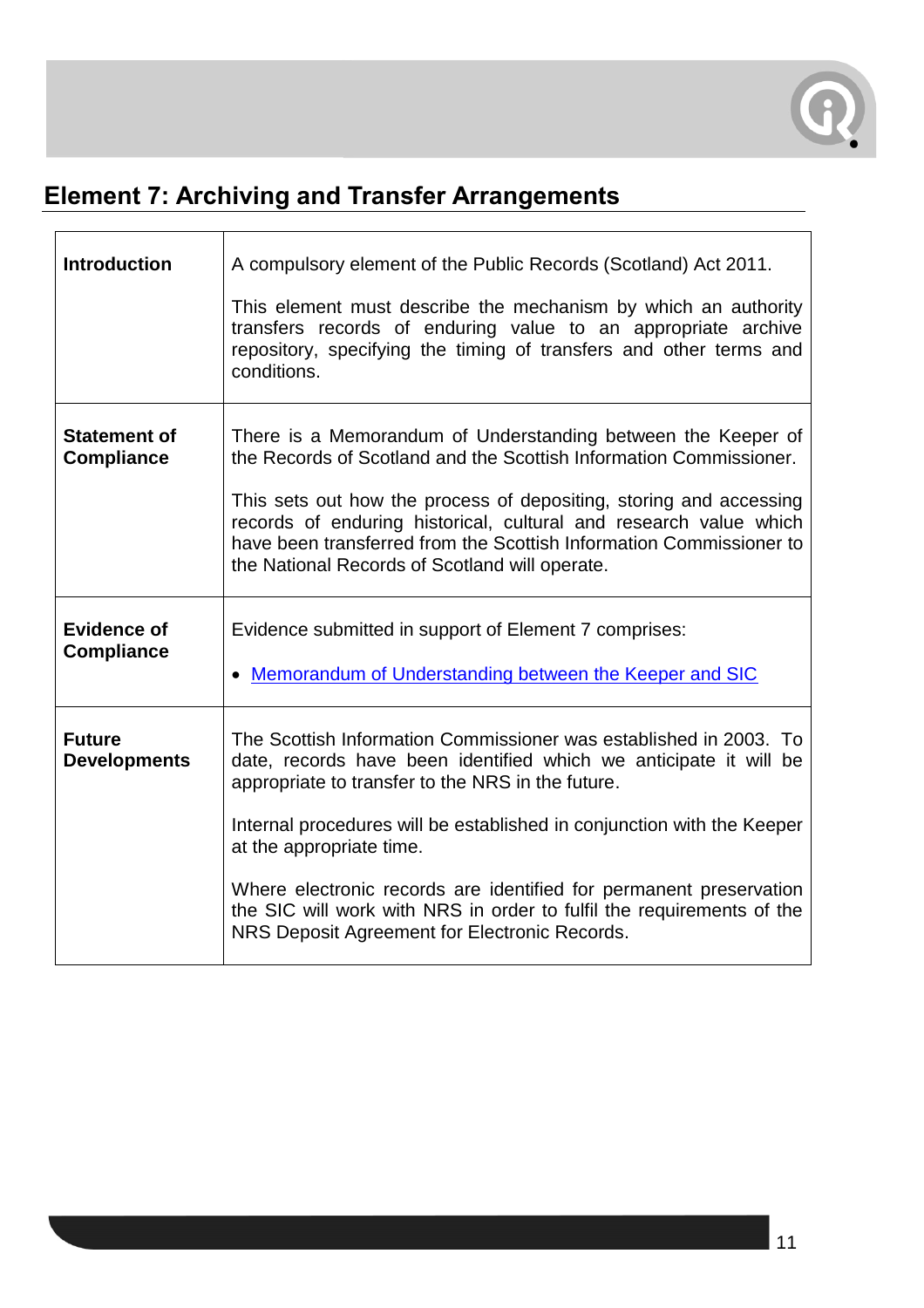

## <span id="page-11-0"></span>**Element 8: Information Security**

| <b>Introduction</b>                      | A compulsory element of the Public Records (Scotland) Act 2011.                                                                                                                                                                                                                                                                                                                                                                                          |
|------------------------------------------|----------------------------------------------------------------------------------------------------------------------------------------------------------------------------------------------------------------------------------------------------------------------------------------------------------------------------------------------------------------------------------------------------------------------------------------------------------|
|                                          | Information security is the process by which an authority protects its<br>records and ensures they remain available. It is the means by which<br>an authority guards against unauthorised access and provides for<br>the integrity of the records. Robust information security measures<br>are an acknowledgement that records represent a risk as well as an<br>asset. An authority should have procedures in place to assess and<br>contain that risk. |
| <b>Statement of</b><br><b>Compliance</b> | The Scottish Information Commissioner recognises that information<br>is a valuable asset and that business continuity is dependent on its<br>integrity and continued availability. Therefore, steps are taken to<br>protect information assets from unauthorised use, modification,<br>disclosure or destruction, whether accidental or intentional.                                                                                                     |
|                                          | The SIC is committed to the secure use of information and<br>information technology systems in order to protect the availability,<br>integrity and confidentiality of the information under our control. The<br>SIC has in place procedures to protect the information under our<br>control.                                                                                                                                                             |
| <b>Evidence of</b><br><b>Compliance</b>  | Evidence submitted in support of Element 8 comprises:<br>• Information and Records Management Policy<br>• Information and Records Management Handbook<br>• Employee Handbook (extract)<br>• Risk Register (extract)<br>• Staff Manual (Clear Desk Policy) (extract)<br>• Investigations Procedures (extract)<br>• Certificate of Destruction - IT (sample)                                                                                               |
| <b>Future</b><br><b>Developments</b>     | There are no planned future developments in respect of Element 8.                                                                                                                                                                                                                                                                                                                                                                                        |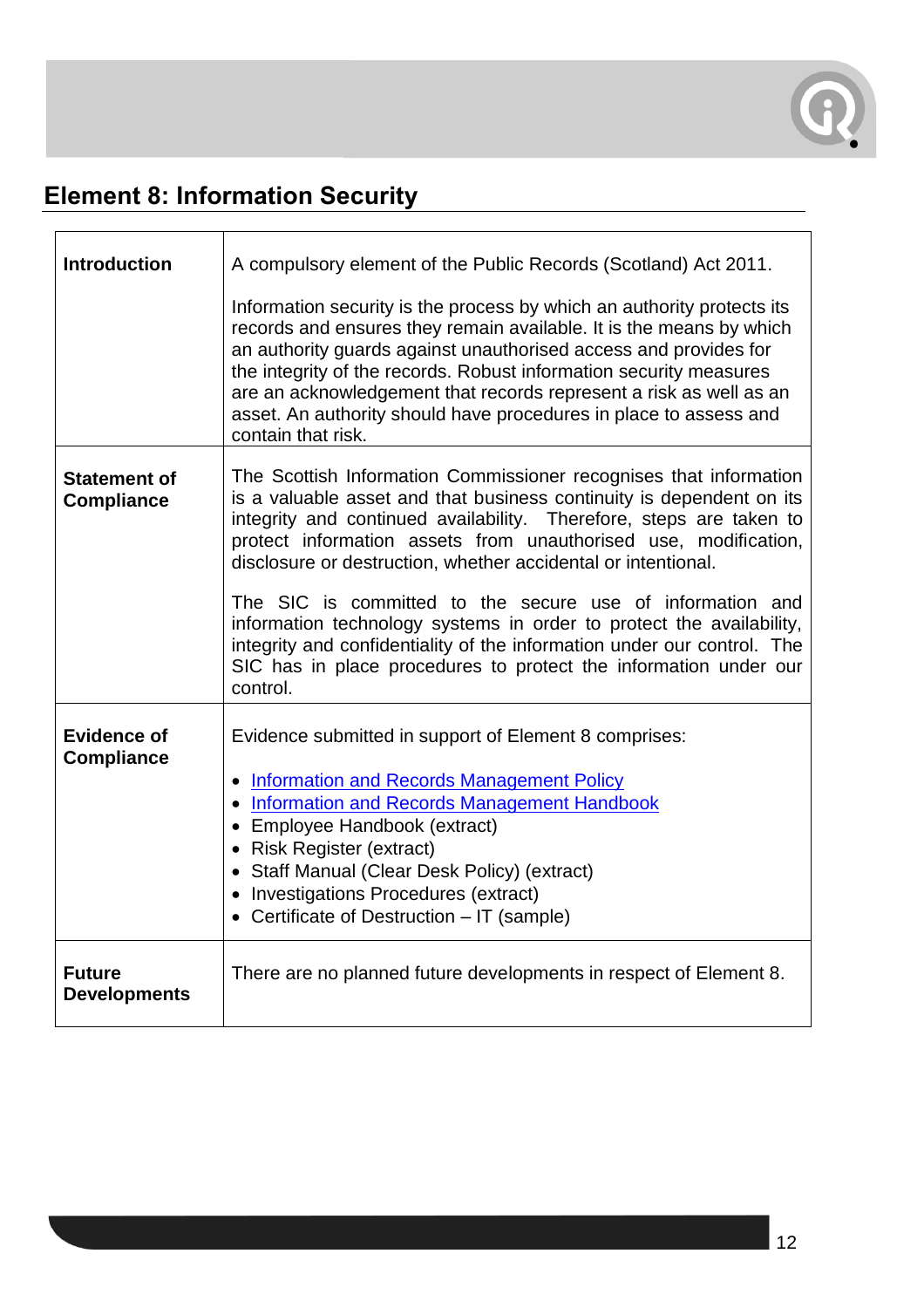

#### <span id="page-12-0"></span>**Element 9: Data Protection**

| <b>Introduction</b>                      | An authority that handles personal information about individuals<br>has a number of legal obligations to protect that information under<br>the Data Protection Act 1998.<br>The Keeper expects an authority's RMP to indicate compliance with<br>its data protection obligations. |
|------------------------------------------|-----------------------------------------------------------------------------------------------------------------------------------------------------------------------------------------------------------------------------------------------------------------------------------|
| <b>Statement of</b><br><b>Compliance</b> | The Scottish Information Commissioner complies with the obligations<br>placed upon us by the Data Protection Act 1998.                                                                                                                                                            |
| <b>Evidence of</b><br><b>Compliance</b>  | Evidence submitted in support of Element 9 comprises:<br><b>Data Protection Policy</b><br>• Employee Handbook (extract)<br>• Enquiries Procedures (extract)<br>The SIC's Registration Reference with the Information<br>Commissioner's Office is Z8091699                         |
| <b>Future</b><br><b>Developments</b>     | SIC is currently reviewing our data protection procedures. The<br>review will be completed by 31 March 2014 and any changes arising<br>from the review will be implemented thereafter.                                                                                            |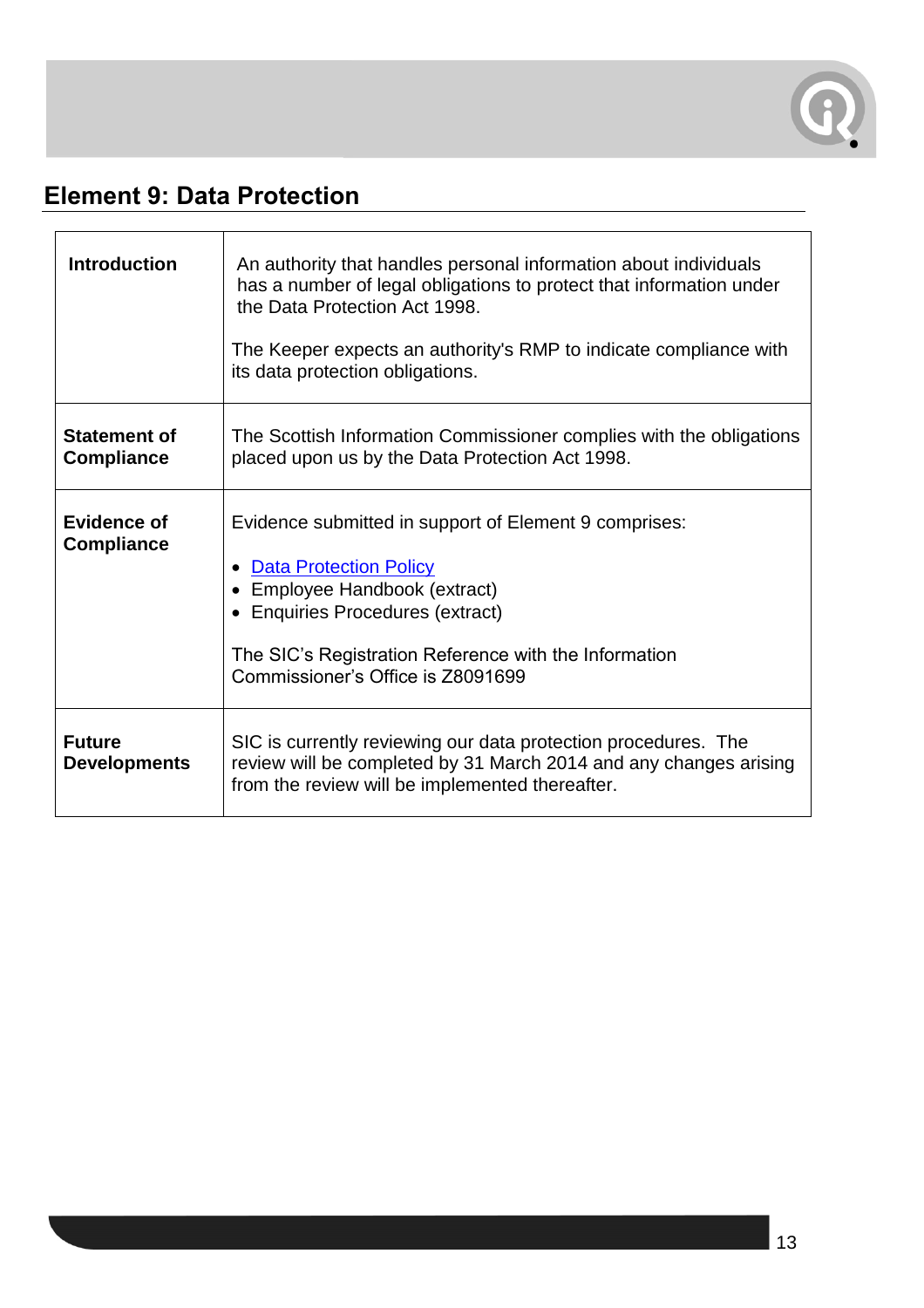

# <span id="page-13-0"></span>**Element 10: Business Continuity and Vital Records**

| <b>Introduction</b>                      | It is recommended that a Business Continuity and Vital Records Plan<br>is in place in order to ensure that key records and systems are<br>protected and made available as soon as possible in the event of, and<br>following, an emergency. The plan should identify the measures in<br>place to prepare for, respond to and recover from such an emergency. |
|------------------------------------------|--------------------------------------------------------------------------------------------------------------------------------------------------------------------------------------------------------------------------------------------------------------------------------------------------------------------------------------------------------------|
| <b>Statement of</b><br><b>Compliance</b> | The Scottish Information Commissioner maintains a comprehensive<br>Business Continuity Plan which allows the organisation to recover<br>quickly in the event that we experience the loss of access to our office<br>for an extended period.                                                                                                                  |
|                                          | The Plan includes detailed a detailed IT recovery plan which is tested<br>annually by our IT support provider. The most recent test confirmed<br>full functionality, including access to all electronic records, can be<br>achieved within 48 hours of implementation of the plan.                                                                           |
|                                          | The Plan is the sole vital record which the SIC needs to recover<br>operations.                                                                                                                                                                                                                                                                              |
| <b>Evidence of</b><br><b>Compliance</b>  | Evidence submitted in support of Element 10 comprises:<br>• Business Continuity Plan (extract)                                                                                                                                                                                                                                                               |
| <b>Future</b><br><b>Developments</b>     | There are no planned future developments in respect of Element 10.                                                                                                                                                                                                                                                                                           |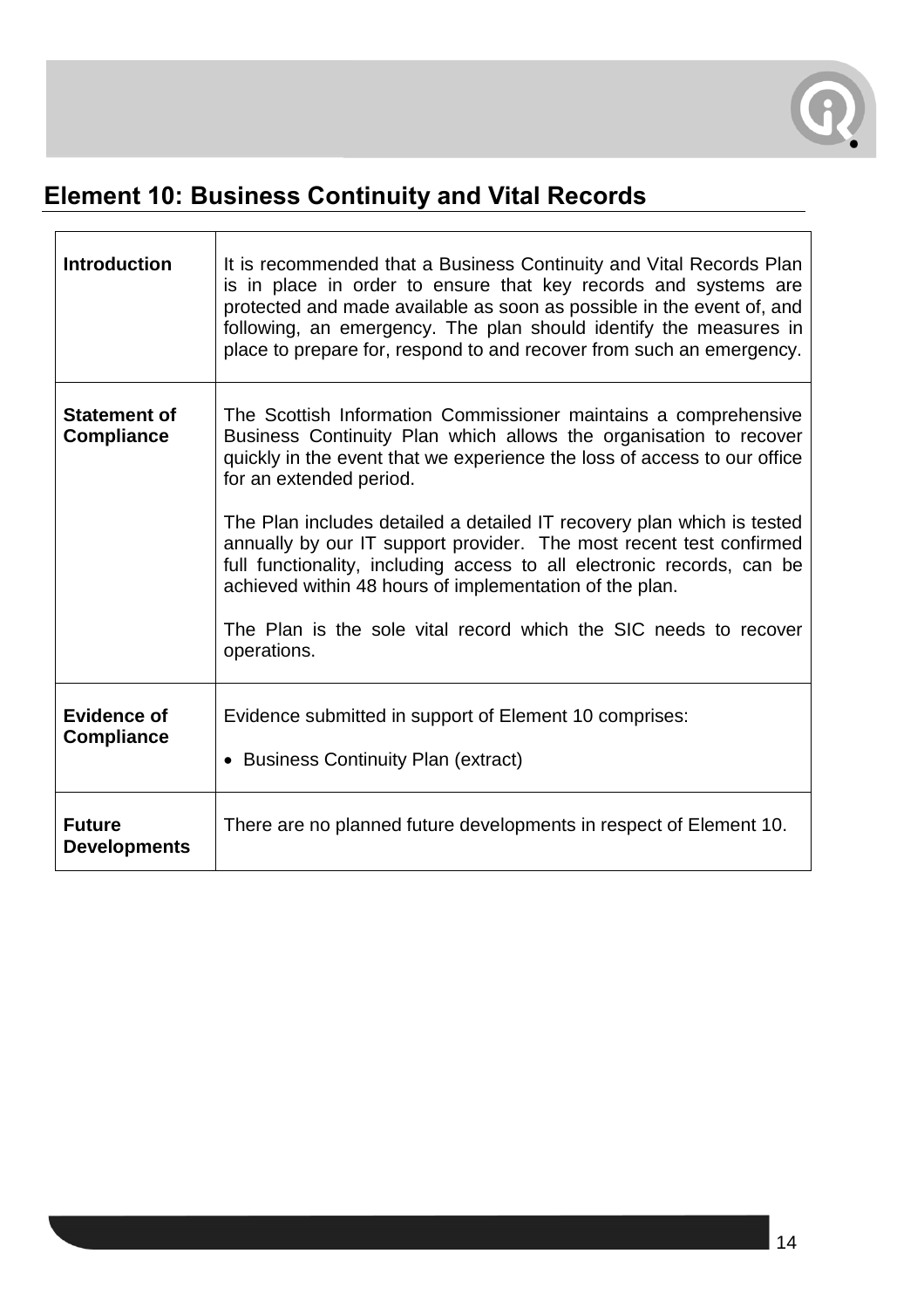

#### <span id="page-14-0"></span>**Element 11: Audit Trail**

| <b>Introduction</b>                                      | An audit trail is a sequence of steps documenting the movement<br>and/or editing of a record resulting from activities by individuals,<br>systems or other entities.<br>The Keeper expects an authority's records management system to<br>provide evidence that the authority maintains a complete and accurate<br>representation of all changes that occur in relation to a particular<br>record.                                                                                                                                                                                                                                                                                                                                                                                                                                                                                                                              |  |  |  |
|----------------------------------------------------------|---------------------------------------------------------------------------------------------------------------------------------------------------------------------------------------------------------------------------------------------------------------------------------------------------------------------------------------------------------------------------------------------------------------------------------------------------------------------------------------------------------------------------------------------------------------------------------------------------------------------------------------------------------------------------------------------------------------------------------------------------------------------------------------------------------------------------------------------------------------------------------------------------------------------------------|--|--|--|
| <b>Statement of</b><br><b>Compliance</b>                 | The Scottish Information Commissioner has systems and procedures<br>in place to ensure an audit trail exists for the editing, movement and<br>destruction of our records.<br>SIC's principal electronic record management systems - INVU<br>(corporate records) and Workpro (casework records) – incorporate full<br>audit trails, incorporating version control and in which the rights to<br>view, edit and delete records are set to reflect organisational policies<br>and procedures.<br>ACT!, a contact management system which holds limited personal<br>data, provides audit trail functionality commensurate with its function<br>as a repository for non - casework related day to day records of<br>communication.<br>Simply Personnel, an HR administration system, maintains a record of<br>changes to, for example, leave records.<br>Procedures are in place for the selection and disposal of paper<br>records. |  |  |  |
| <b>Evidence of</b><br><b>Compliance</b><br><b>Future</b> | Evidence submitted in support of Element 11 comprises:<br><b>Information &amp; Records Management Policy</b><br>$\bullet$<br><b>Information &amp; Records Management Handbook</b><br>$\bullet$<br><b>Records Review Procedures</b><br>INVU destruction log sample (extract)<br>$\bullet$<br>Paper destruction log sample (extract)<br>The current records review arrangements for our contact                                                                                                                                                                                                                                                                                                                                                                                                                                                                                                                                   |  |  |  |
| <b>Developments</b>                                      | management software package are ad-hoc; we maintain the<br>information as we create and amend content. We are reviewing our                                                                                                                                                                                                                                                                                                                                                                                                                                                                                                                                                                                                                                                                                                                                                                                                     |  |  |  |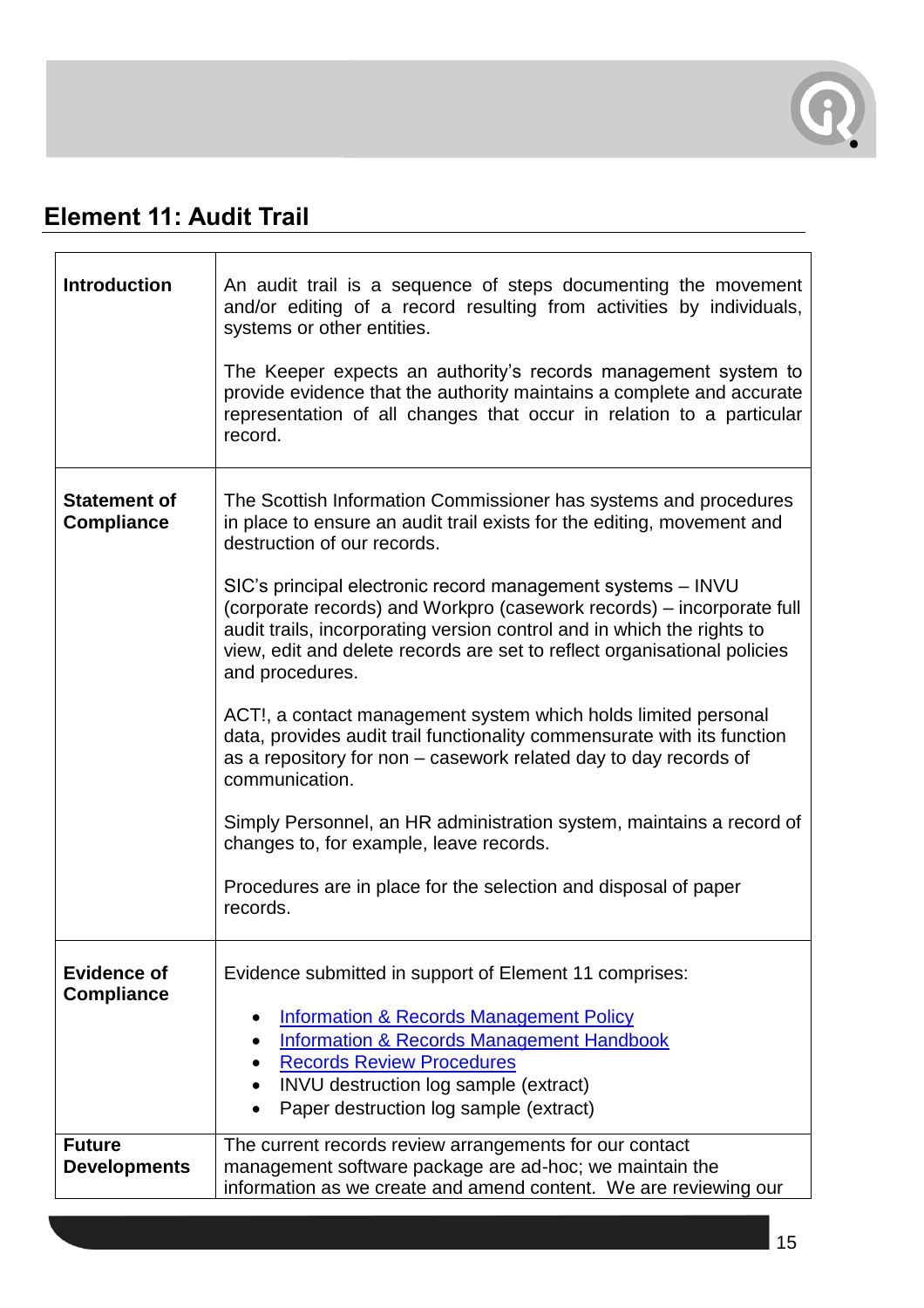

procedures and revised arrangements will be developed by 31 March 2014, and implemented in line with our annual review schedule thereafter.

We introduced a human resources software package on 1 September 2013. This new package contains some records that were previously held in other systems. As this is a new package, records management procedures will be developed to incorporate it into our current HR records management arrangements. This will be implemented during the next scheduled review of Operational Management records (Quarter 3, commencing 1 October 2014).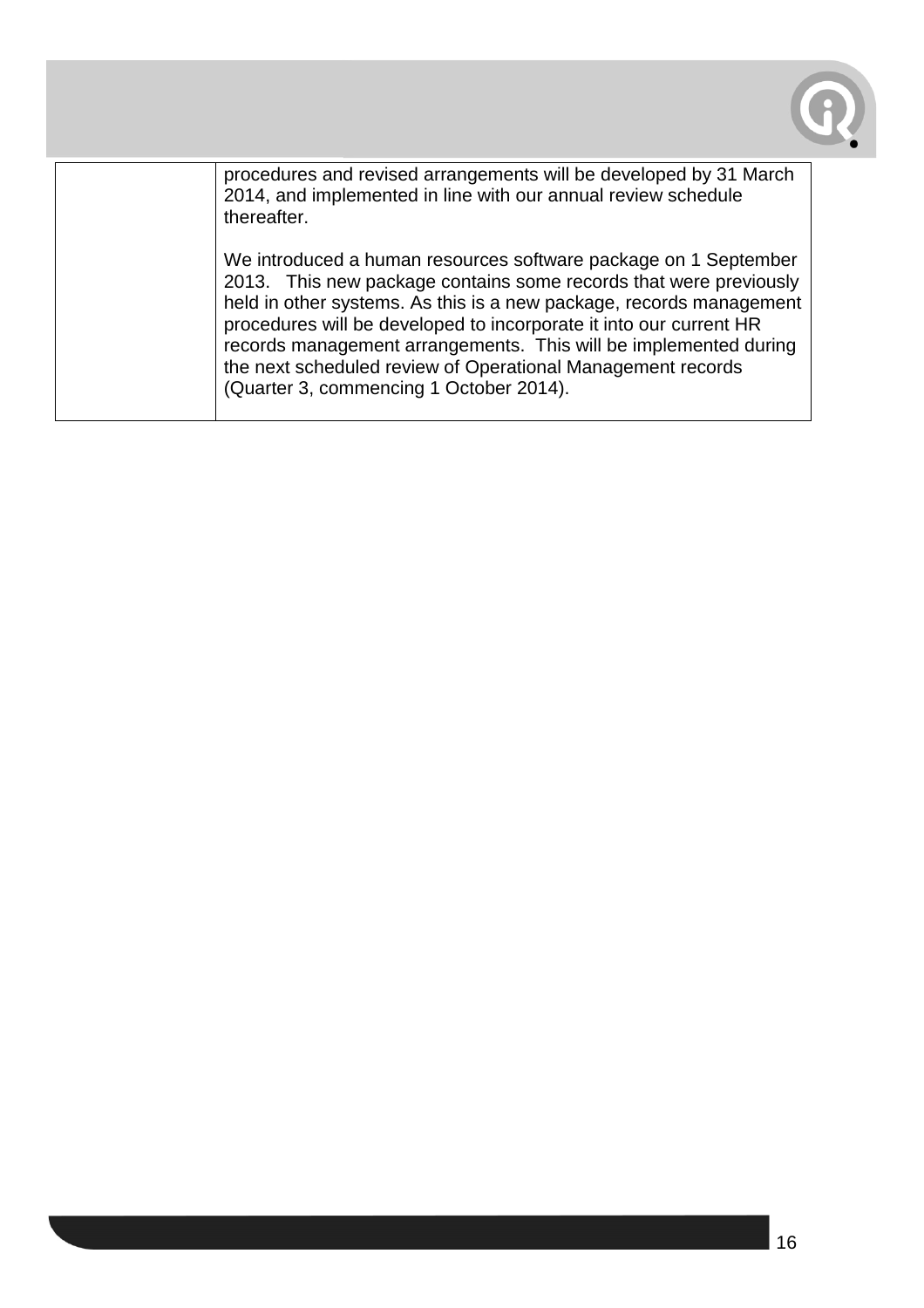

#### <span id="page-16-0"></span>**Element 12: Competency Framework for Records Management Staff**

| <b>Introduction</b>                      | This element describes the role of a competency framework in<br>demonstrating what the organisation considers are the vital skills and<br>experiences needed by records management staff.                                                                                                                                                                                                                                                                                                                                                                                                                                                                                                                              |  |  |  |
|------------------------------------------|------------------------------------------------------------------------------------------------------------------------------------------------------------------------------------------------------------------------------------------------------------------------------------------------------------------------------------------------------------------------------------------------------------------------------------------------------------------------------------------------------------------------------------------------------------------------------------------------------------------------------------------------------------------------------------------------------------------------|--|--|--|
| <b>Statement of</b><br><b>Compliance</b> | SIC is a small public authority, comprising around 25 staff located in a<br>single office. Accordingly, a dedicated records management post is<br>not necessary or justifiable.<br>Records management forms part of the Head of Operational<br>Management's (HOOM) responsibilities. The HOOM is supported by<br>an Administrator with specific records management duties, and there<br>is a Records Management Team which comprises staff from each<br>functional team.<br>The HOOM's job description specifies the records management<br>responsibilities, and the Information and Records Management<br>Handbook sets out the competency framework for the HOOM,<br>Administrator and RMT records management roles. |  |  |  |
| <b>Evidence of</b><br><b>Compliance</b>  | Evidence submitted in support of Element 12 comprises:<br>• Information and Records Management Policy<br>• Information and Records Management Handbook<br>• Head of Operational Management Job Description (extract)                                                                                                                                                                                                                                                                                                                                                                                                                                                                                                   |  |  |  |
| <b>Future</b><br><b>Developments</b>     | As part of the routine learning and development planning process,<br>consideration will be given to seeking external training opportunities<br>for records management staff.                                                                                                                                                                                                                                                                                                                                                                                                                                                                                                                                           |  |  |  |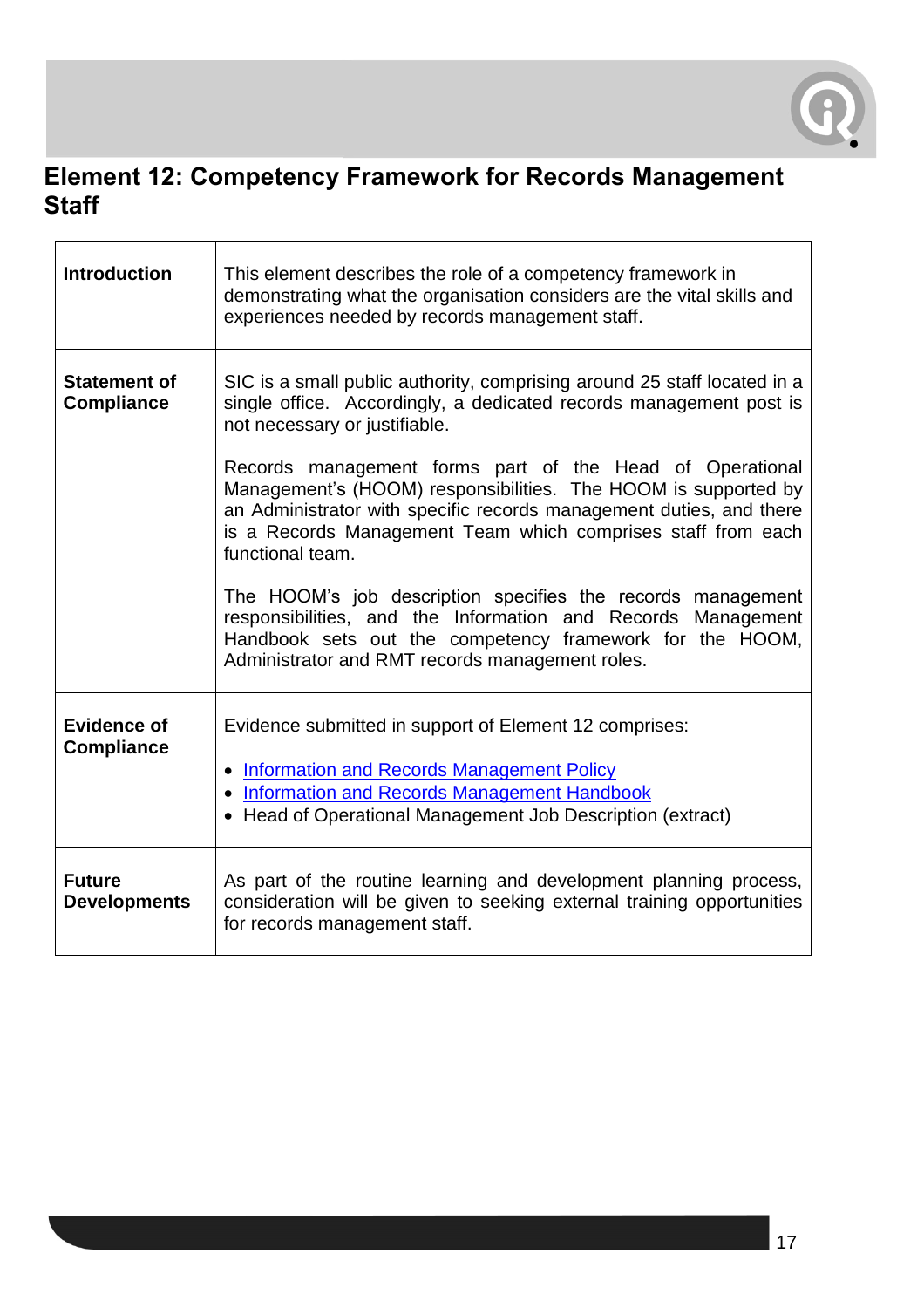

#### <span id="page-17-0"></span>**Element 13: Review and Assessment**

| <b>Introduction</b>                      | Regular self-assessment and review of records management systems<br>will give an authority a clear statement of the extent that its records<br>management practices conform to the Records Management Plan as<br>submitted and agreed by the Keeper.<br>The Public Records (Scotland) Act 2011 says that an authority must<br>keep its Records Management Plan under review. |  |  |  |
|------------------------------------------|------------------------------------------------------------------------------------------------------------------------------------------------------------------------------------------------------------------------------------------------------------------------------------------------------------------------------------------------------------------------------|--|--|--|
| <b>Statement of</b><br><b>Compliance</b> | The SIC's records management systems are reviewed regularly, and<br>the Records Management Plan will form part of future reviews.                                                                                                                                                                                                                                            |  |  |  |
|                                          | The SIC's Governance Reporting Arrangements provide for an annual<br>report on Records Management to the Senior Management Team.                                                                                                                                                                                                                                             |  |  |  |
|                                          | The SIC has procedures in place to manage 'Key Documents' which<br>ensure records management policies and procedures are reviewed<br>regularly.                                                                                                                                                                                                                              |  |  |  |
|                                          | SIC's current Operational Plan (2013/14) incorporates a range of<br>Information Management related activities including<br>an ARMS<br>assessment.                                                                                                                                                                                                                            |  |  |  |
| <b>Evidence of</b><br><b>Compliance</b>  | Evidence submitted in support of Element 13 comprises:<br>• Governance Reporting Arrangements<br>• Management and Review of Key Documents<br>• Operational Plan 2013/14 (extract)<br>• Information & Data Management Review Report                                                                                                                                           |  |  |  |
| <b>Future</b><br><b>Developments</b>     | There are no planned future developments in respect of Element 13.                                                                                                                                                                                                                                                                                                           |  |  |  |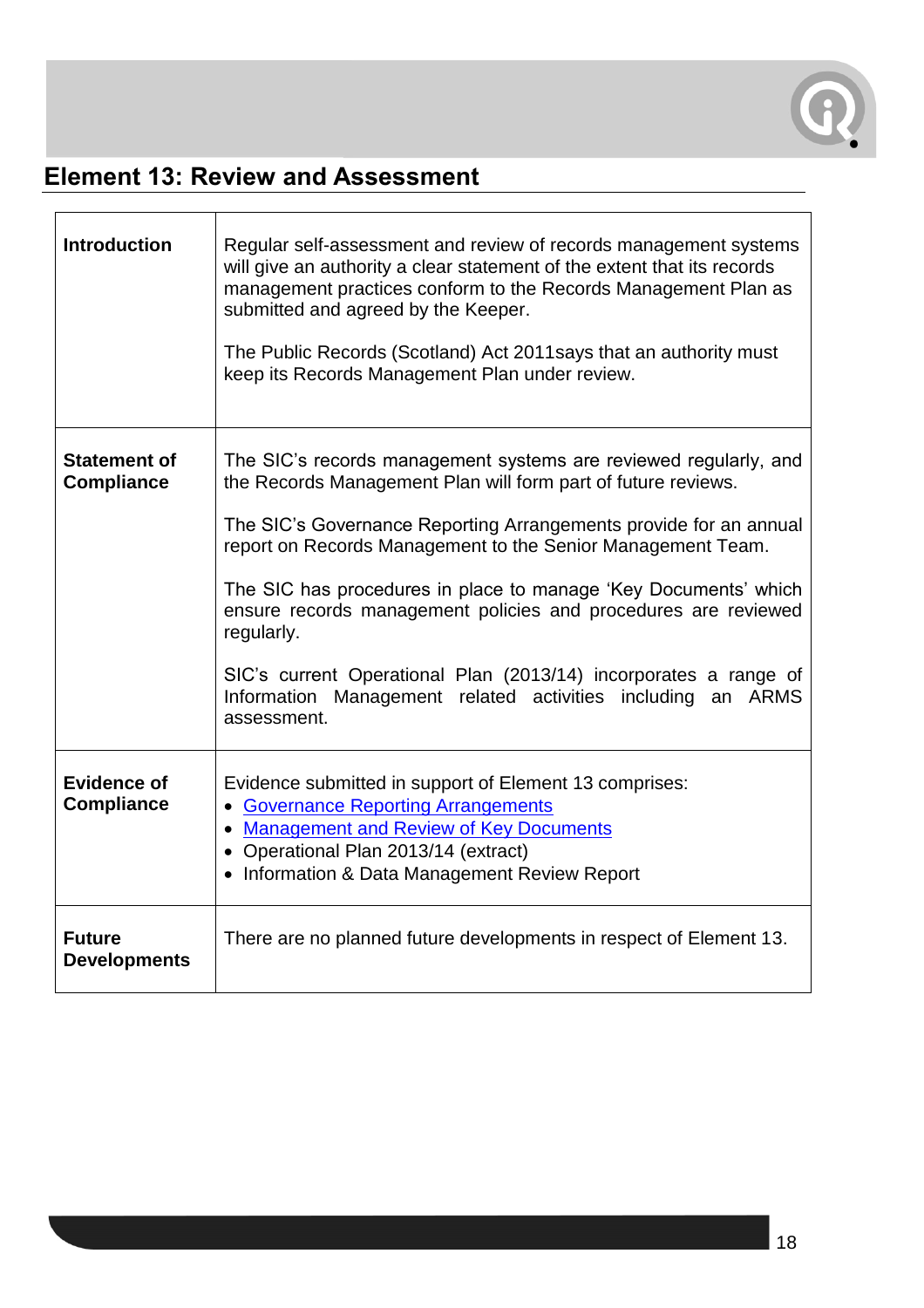

#### <span id="page-18-0"></span>**Element 14: Shared Information**

| <b>Introduction</b>                      | Under certain conditions, information given in confidence may be<br>shared. Most commonly this relates to personal information, but it<br>can also happen with confidential corporate records.<br>The Keeper will expect an authority's RMP to reflect its procedures<br>for sharing information.                                                                                                                                                                                                                                                                                        |  |  |  |  |
|------------------------------------------|------------------------------------------------------------------------------------------------------------------------------------------------------------------------------------------------------------------------------------------------------------------------------------------------------------------------------------------------------------------------------------------------------------------------------------------------------------------------------------------------------------------------------------------------------------------------------------------|--|--|--|--|
| <b>Statement of</b><br><b>Compliance</b> | We comply with the requirements of the Data Protection Act 1998.<br>We do not currently undertake data sharing exercises with other<br>organisations.<br>We have a statutory duty to respond to requests for information made<br>under the Freedom of Information (Scotland) Act 2002 and the<br>Environmental Information (Scotland) Regulations 2004. We share<br>information openly through our publication scheme.<br>SIC is familiar with the Information Commissioner's Data Sharing<br>Code of Practice and will introduce appropriate procedures should<br>circumstances change. |  |  |  |  |
| <b>Evidence of</b><br><b>Compliance</b>  | <b>Data Protection Policy</b><br><b>Publication Scheme - Guide to Information</b>                                                                                                                                                                                                                                                                                                                                                                                                                                                                                                        |  |  |  |  |
| <b>Future</b><br><b>Developments</b>     | <b>None</b>                                                                                                                                                                                                                                                                                                                                                                                                                                                                                                                                                                              |  |  |  |  |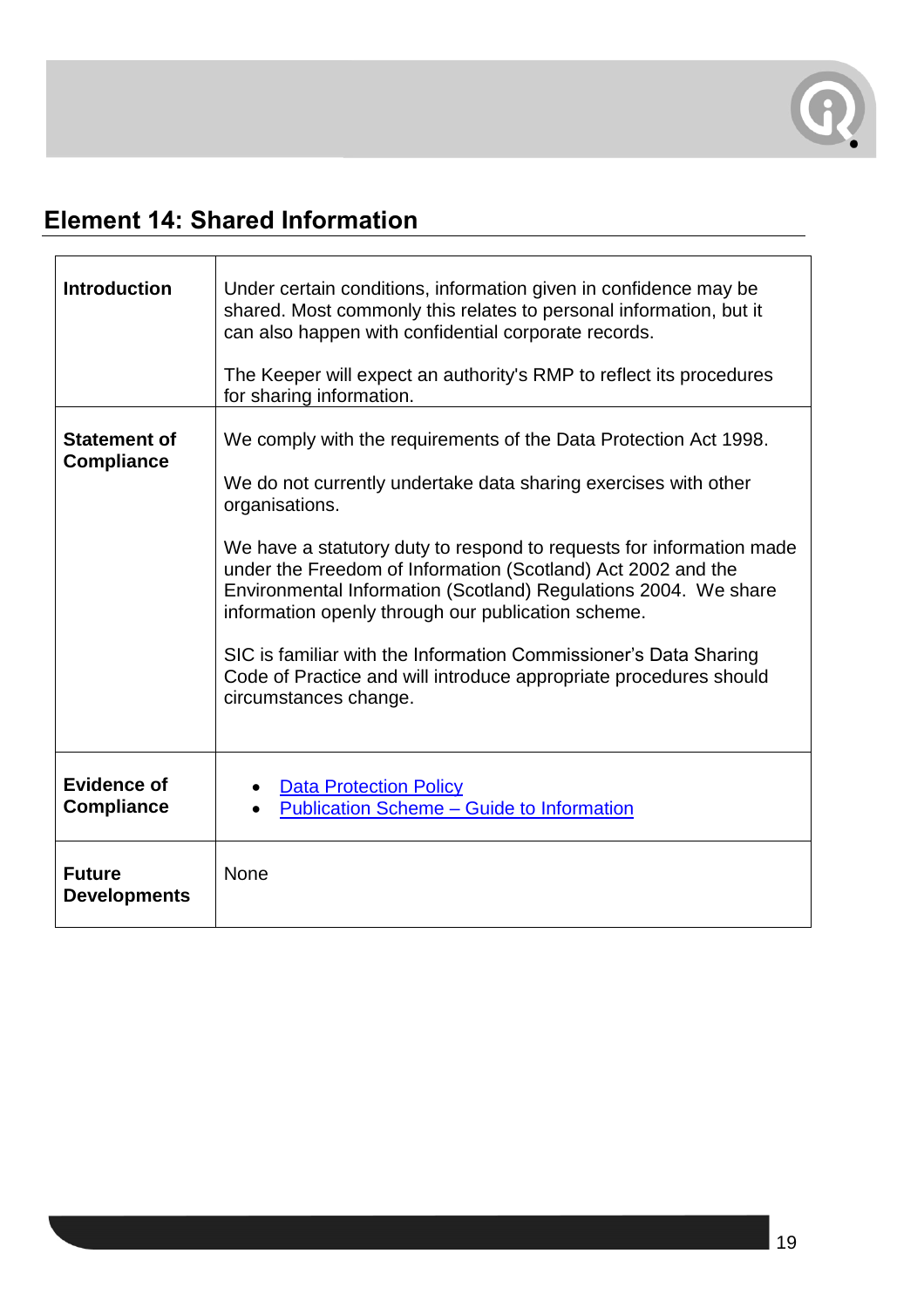

#### <span id="page-19-0"></span>**Appendix 1 – Evidence Schedule**

Items highlighted in grey are contained in a separate document – Scottish Information Commissioner Records Management Plan – Evidence Extracts

| <b>Element</b> |                                                      | <b>Evidence - Source</b><br><b>Document</b>                    | <b>Evidence - Details</b>                            |  |
|----------------|------------------------------------------------------|----------------------------------------------------------------|------------------------------------------------------|--|
| 1              | Senior Management<br>Responsibility                  | <b>Records Management</b><br>Plan                              | Covering Statement - page 3                          |  |
|                |                                                      | <b>Information &amp; Records</b><br><b>Management Policy</b>   | Section 3 - Roles &<br>Responsibilities              |  |
| $\overline{2}$ | Records Manager<br>Responsibility                    | <b>Records Management</b><br>Plan                              | Covering Statement - page 3                          |  |
|                |                                                      | <b>Information &amp; Records</b><br><b>Management Policy</b>   | Section 3 - Roles &<br><b>Responsibilities</b>       |  |
|                |                                                      | <b>Information &amp; Records</b><br><b>Management Handbook</b> | Section 8 - Competences<br>Framework                 |  |
| 3              | <b>Records Management</b><br><b>Policy Statement</b> | <b>Information &amp; Records</b><br><b>Management Policy</b>   | <b>Whole Policy</b>                                  |  |
| 4              | <b>Business Classification</b>                       | <b>File Plan &amp; Retention</b><br><b>Schedule</b>            | Part 1 - File Plan                                   |  |
| 5              | <b>Retention Schedules</b>                           | <b>Information &amp; Records</b><br><b>Management Policy</b>   | Section 2 - Review, Retention<br>& Disposal          |  |
|                |                                                      | <b>Information &amp; Records</b><br><b>Management Handbook</b> | Section 7 - Review and<br><b>Disposal of Records</b> |  |
|                |                                                      | <b>Records Review</b><br><b>Procedures</b>                     | <b>Whole Procedure</b>                               |  |
|                |                                                      | <b>File Plan &amp; Retention</b><br><b>Schedule</b>            | Part 2 - Retention Schedule                          |  |
| 6              | <b>Destruction</b><br>Arrangements                   | <b>Information &amp; Records</b><br><b>Management Handbook</b> | Section 7 - Review and<br><b>Disposal of Records</b> |  |
|                |                                                      | <b>Records Review</b><br><b>Procedures</b>                     | <b>Whole Procedure</b>                               |  |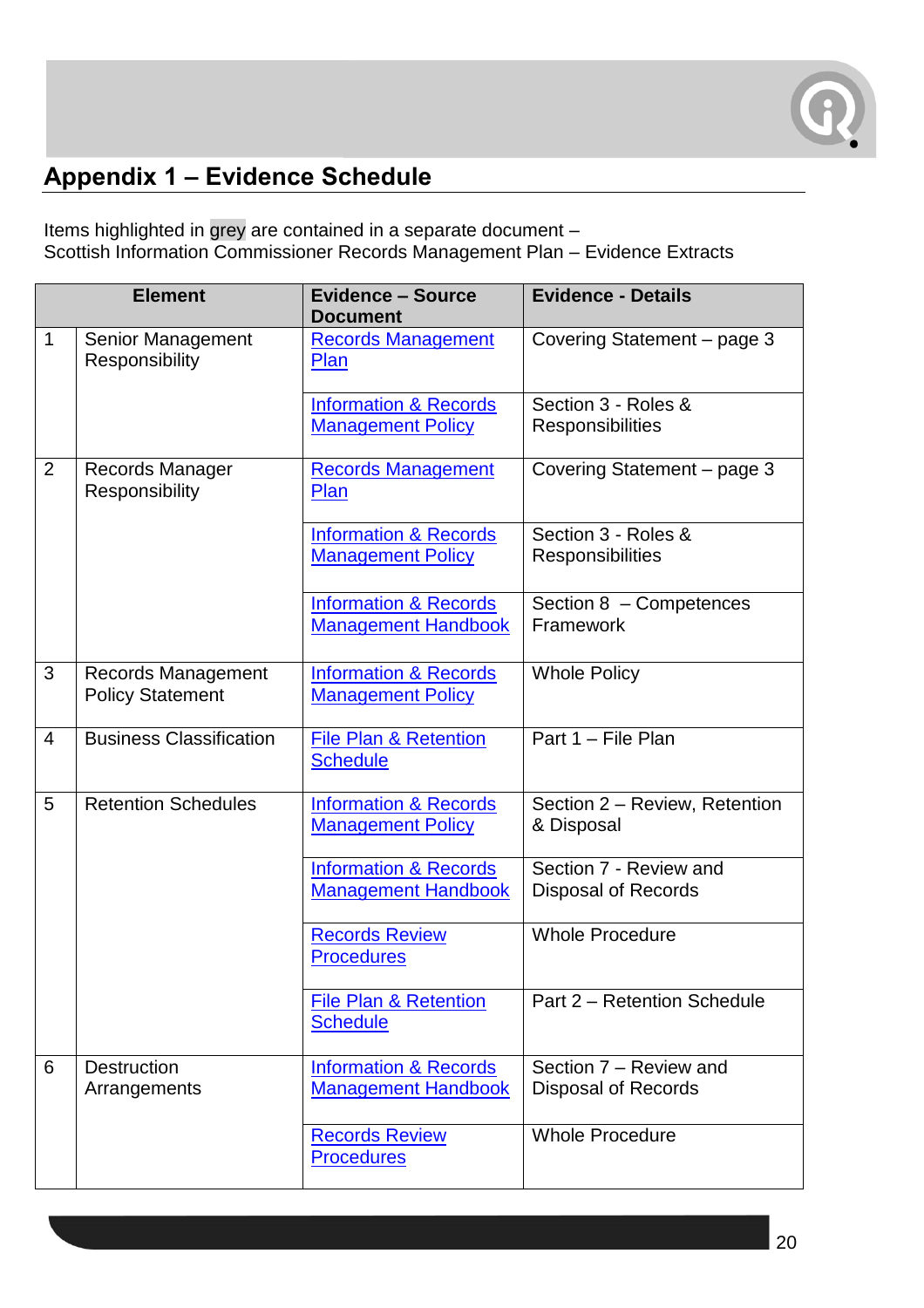

| <b>Element</b> |                                               | <b>Evidence - Source</b><br><b>Document</b>                         | <b>Evidence - Details</b>                                                                                                                              |
|----------------|-----------------------------------------------|---------------------------------------------------------------------|--------------------------------------------------------------------------------------------------------------------------------------------------------|
|                |                                               | <b>Information &amp; Records</b><br><b>Management Policy</b>        | Section 2 - Review, Retention<br>& Disposal                                                                                                            |
|                |                                               | <b>File Plan &amp; Retention</b><br><b>Schedule</b>                 | Part 2 - Retention Schedule                                                                                                                            |
|                |                                               | 6.1 - Certificate of<br>Destruction - paper<br>records              | Sample Certificate                                                                                                                                     |
| $\overline{7}$ | <b>Archiving and Transfer</b><br>Arrangements | Memorandum of<br><b>Understanding between</b><br>the Keeper and SIC | Whole Memorandum of<br>Understanding                                                                                                                   |
| 8              | <b>Information Security</b>                   | <b>Information &amp; Records</b><br><b>Management Policy</b>        | Section 6 - Information<br>Security                                                                                                                    |
|                |                                               | <b>Information &amp; Records</b><br><b>Management Handbook</b>      | Section 3 - Hardware<br>Section 4-Software etc.<br>Section 7 - Review and                                                                              |
|                |                                               | 8.1 - Employee<br>Handbook (extract)                                | <b>Disposal of Records</b><br>Section 4.1 - Confidentiality<br>and official information                                                                |
|                |                                               | 8.2 - Employee<br>Handbook (extract)                                | <b>Disposal of Records</b><br>Section 12.5 - Policy on the<br>use of the Internet, Email and<br><b>Other Business</b><br><b>Communications Systems</b> |
|                |                                               | 8.3 - Risk Register<br>(extract)                                    | Risk relating to information<br>security                                                                                                               |
|                |                                               | 8.4 - Staff Manual<br>(extract)                                     | Clear desk policy                                                                                                                                      |
|                |                                               | 8.5 - Investigations<br>Procedures (extract)                        | Section 13 - Records<br>Management                                                                                                                     |
|                |                                               | 8.6 - Certificate of<br>Destruction - IT                            | <b>Sample Certificate</b>                                                                                                                              |
| 9              | <b>Data Protection</b>                        | <b>Data Protection Policy</b>                                       | <b>Whole Policy</b>                                                                                                                                    |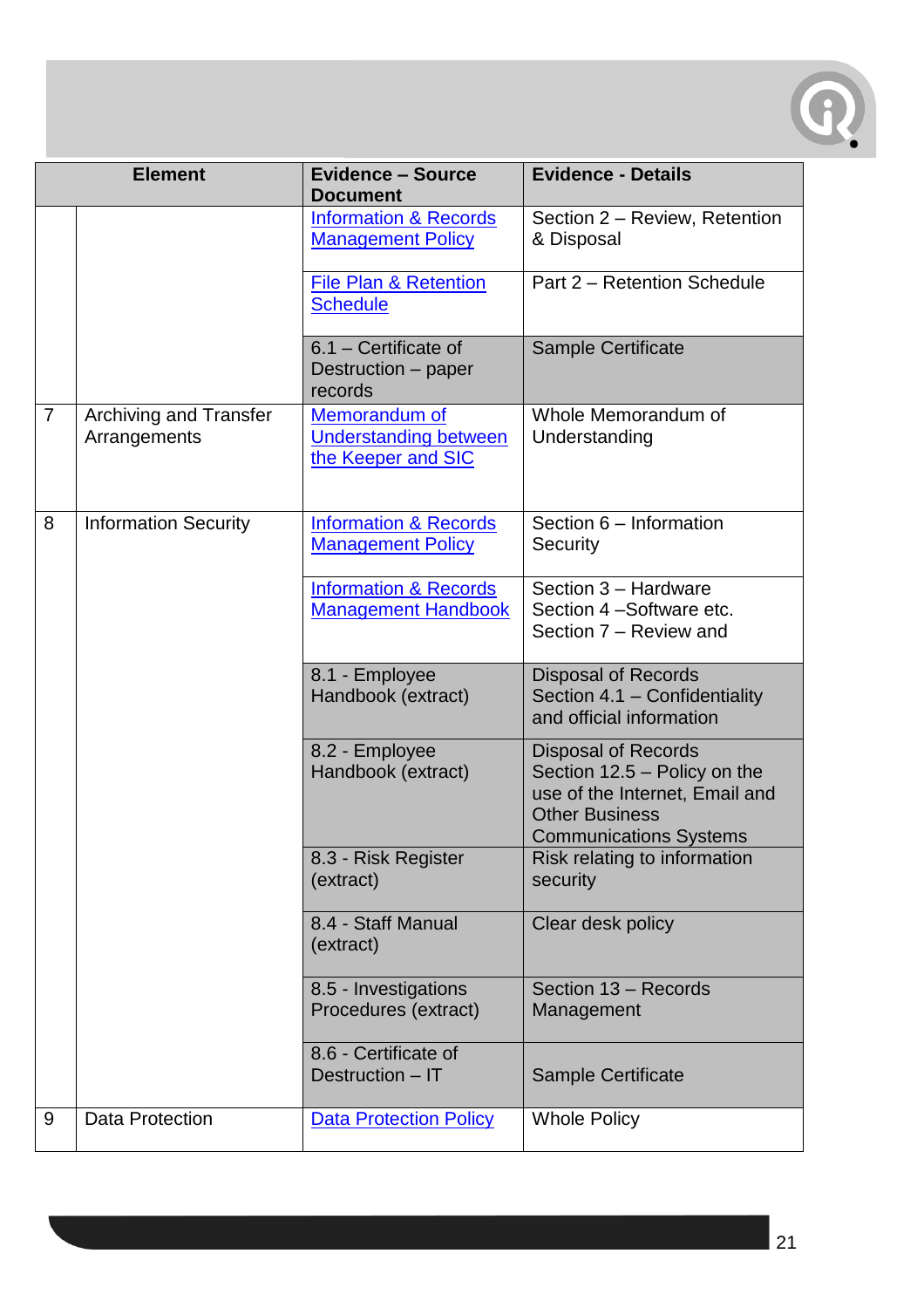

| <b>Element</b> |                                                                       | <b>Evidence - Source</b><br><b>Document</b>                              | <b>Evidence - Details</b>                                                                          |  |
|----------------|-----------------------------------------------------------------------|--------------------------------------------------------------------------|----------------------------------------------------------------------------------------------------|--|
|                |                                                                       | 9.1 - Employee<br>Handbook (extract)                                     | Section 12.3 - Data Protection<br>Policy in relation to Employee<br>Information                    |  |
|                |                                                                       | 9.2 - Enquiries<br>Procedure (extract)                                   | Section 5 - Subject Access<br><b>Requests</b>                                                      |  |
| 10             | <b>Business Continuity and</b><br><b>Vital Records</b>                | 10.1 - Business<br>Continuity Plan (extract)                             | Section 1 – Day 1 to 6 Action<br>Plan<br>Section 2 – Core Recovery<br>Team<br><b>Contents Page</b> |  |
| 11             | <b>Audit Trail</b>                                                    | <b>Information &amp; Records</b><br><b>Management Policy</b>             | Section 4 - Performance<br><b>Review and Compliance</b><br>Monitoring                              |  |
|                |                                                                       | <b>Information &amp; Records</b><br><b>Management Handbook</b>           | Section 6 - Records Storage,<br>version Control, Naming<br>Conventions & Indexing                  |  |
|                |                                                                       | <b>Records Review</b><br><b>Procedures</b>                               | <b>Whole Procedure</b>                                                                             |  |
|                |                                                                       | 11.1 - INVU destruction<br>log (extract)                                 | Sample log                                                                                         |  |
|                |                                                                       | 11.2 - Paper destruction<br>log (extract)                                | Sample log                                                                                         |  |
| 12             | <b>Competency Framework</b><br>for Records<br><b>Management Staff</b> | <b>Information &amp; Records</b><br><b>Management Policy</b>             | Section 3- Roles and<br><b>Responsibilities</b>                                                    |  |
|                |                                                                       | <b>Information &amp; Records</b><br><b>Management Handbook</b>           | Section 9 - Competences<br>Framework                                                               |  |
|                |                                                                       | 12.1 - Head of<br>Operational<br>Management Job<br>Description (extract) | <b>Records Management</b><br><b>Responsibilities</b>                                               |  |
| 13             | <b>Review and Assessment</b>                                          | <b>Governance Reporting</b><br><b>Arrangements</b>                       | <b>Whole Document</b>                                                                              |  |
|                |                                                                       | <b>Management and</b><br><b>Review of Key</b><br><b>Documents</b>        | <b>Whole Procedure</b>                                                                             |  |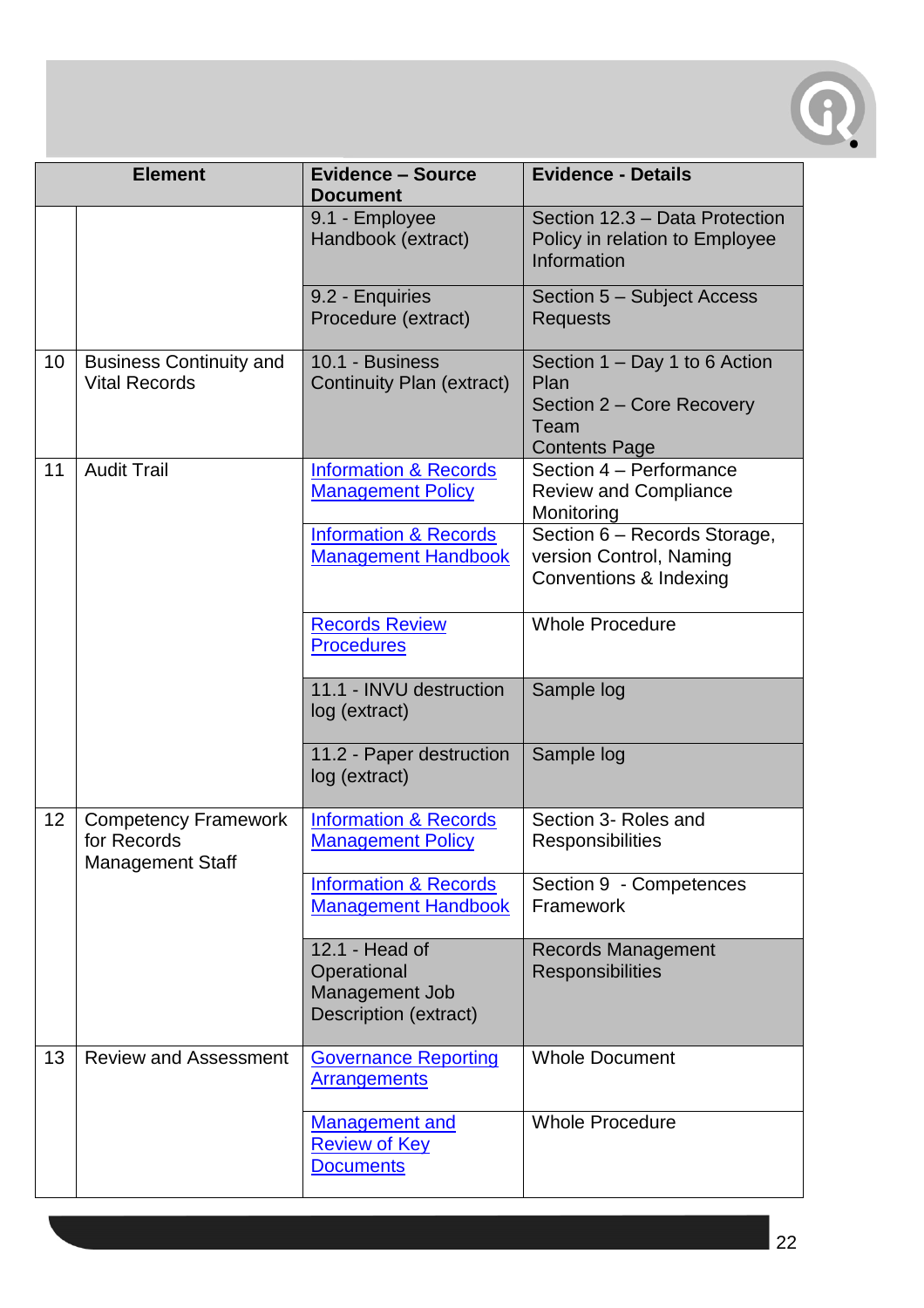

| <b>Element</b> |                           | <b>Evidence - Source</b><br><b>Document</b>                | <b>Evidence - Details</b>                |  |
|----------------|---------------------------|------------------------------------------------------------|------------------------------------------|--|
|                |                           | 13.1 - Operational Plan<br>2013/14 (extract)               | <b>Information Management</b><br>Section |  |
|                |                           | Information & Data<br><b>Management Review</b><br>Report   | <b>Whole Report</b>                      |  |
| 14             | <b>Shared Information</b> | <b>Data Protection Policy</b>                              | <b>Whole Policy</b>                      |  |
|                |                           | <b>Publication Scheme -</b><br><b>Guide to Information</b> | <b>Whole Guide</b>                       |  |